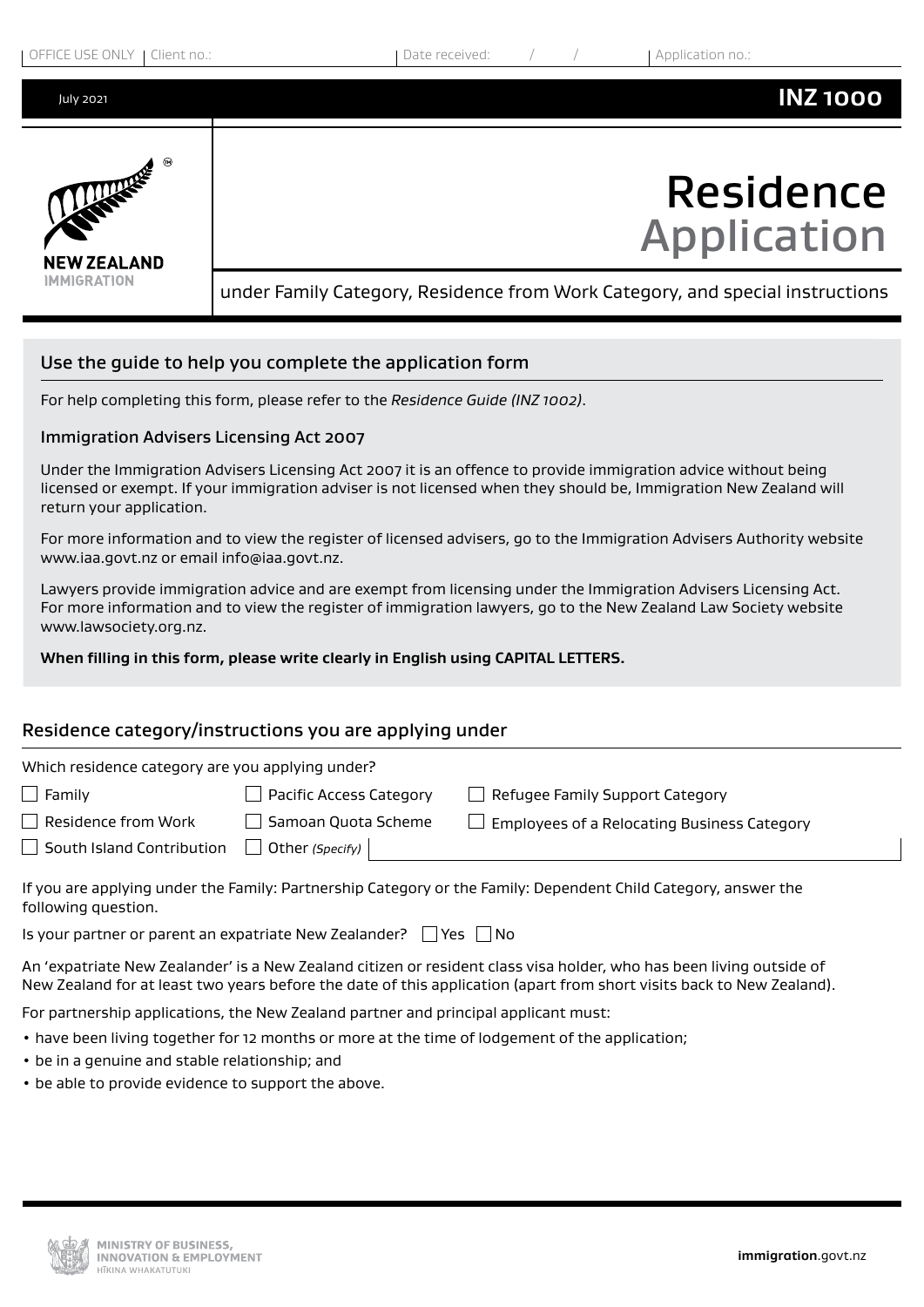# Section A Principal applicant's personal details

#### **All principal applicants must complete this section.**

Attach two passport-size photographs of yourself here. The photographs must be less than six months old. Write your full name on the back of the photographs.

| n<br>A1   | For more information about the questions in this section, see<br>'Completing Section A: Principal applicant's personal details'<br>in the Residence Guide.<br>Name as shown in passport<br>4.5cm<br>4.5cm<br>Family/last name                                                     |
|-----------|-----------------------------------------------------------------------------------------------------------------------------------------------------------------------------------------------------------------------------------------------------------------------------------|
|           | Given/first name(s)<br>3.5cm<br>3.5cm                                                                                                                                                                                                                                             |
|           | $Mrs$ $Msl$<br>Miss $\square$<br>Preferred title<br>Mr<br>Dr<br>Other (specify)<br>$\blacksquare$                                                                                                                                                                                 |
|           | Other names you are known by or have ever been known by                                                                                                                                                                                                                           |
| A4        | Your name in ethnic script                                                                                                                                                                                                                                                        |
| <b>A5</b> | Gender $\Box$ Male $\Box$ Female<br>A6 Date of birth <b>DID IMMIY IY IY IY</b>                                                                                                                                                                                                    |
| <b>A7</b> | Town/city of birth                                                                                                                                                                                                                                                                |
|           | Country of birth                                                                                                                                                                                                                                                                  |
| A8        | Other citizenships you hold                                                                                                                                                                                                                                                       |
| A9        | Partnership status:<br>Single<br>Partner/De facto<br>Separated<br>Divorced<br>Married/in civil union<br>Engaged<br>Widowed                                                                                                                                                        |
|           | For definition of partner, see 'Completing Section D: Partner's personal details' in the Residence Guide.                                                                                                                                                                         |
| A10       | What is your main occupation?                                                                                                                                                                                                                                                     |
| A11       | Details of all passports held                                                                                                                                                                                                                                                     |
|           | Passport 1                                                                                                                                                                                                                                                                        |
|           | Number<br>Country                                                                                                                                                                                                                                                                 |
|           | <b>DID IMIMIYIYIYIY</b> ISSUe date <b>DIDIMIMIYIYIYIY</b> Place of issue<br>Expiry date                                                                                                                                                                                           |
|           | Given/first name(s) as shown in passport<br>Family/last name as shown in passport                                                                                                                                                                                                 |
|           | Passport 2                                                                                                                                                                                                                                                                        |
|           | Country<br>Number                                                                                                                                                                                                                                                                 |
|           | $\left  \right $ Issue date $\left  \right _{\mathbb{D}_{1}\mathbb{D}_{1}^{1}\mathbb{M}_{1}\mathbb{M}_{1}^{1}\mathbb{M}_{1}\mathbb{M}_{1}^{1}\mathbb{M}_{1}\mathbb{M}_{1}^{1}}$<br>Place of issue<br>Expiry date<br>$D + D + H \otimes H \otimes H \otimes H \otimes H \otimes H$ |
|           | Given/first name(s) as shown in passport<br>Family/last name as shown in passport                                                                                                                                                                                                 |
|           |                                                                                                                                                                                                                                                                                   |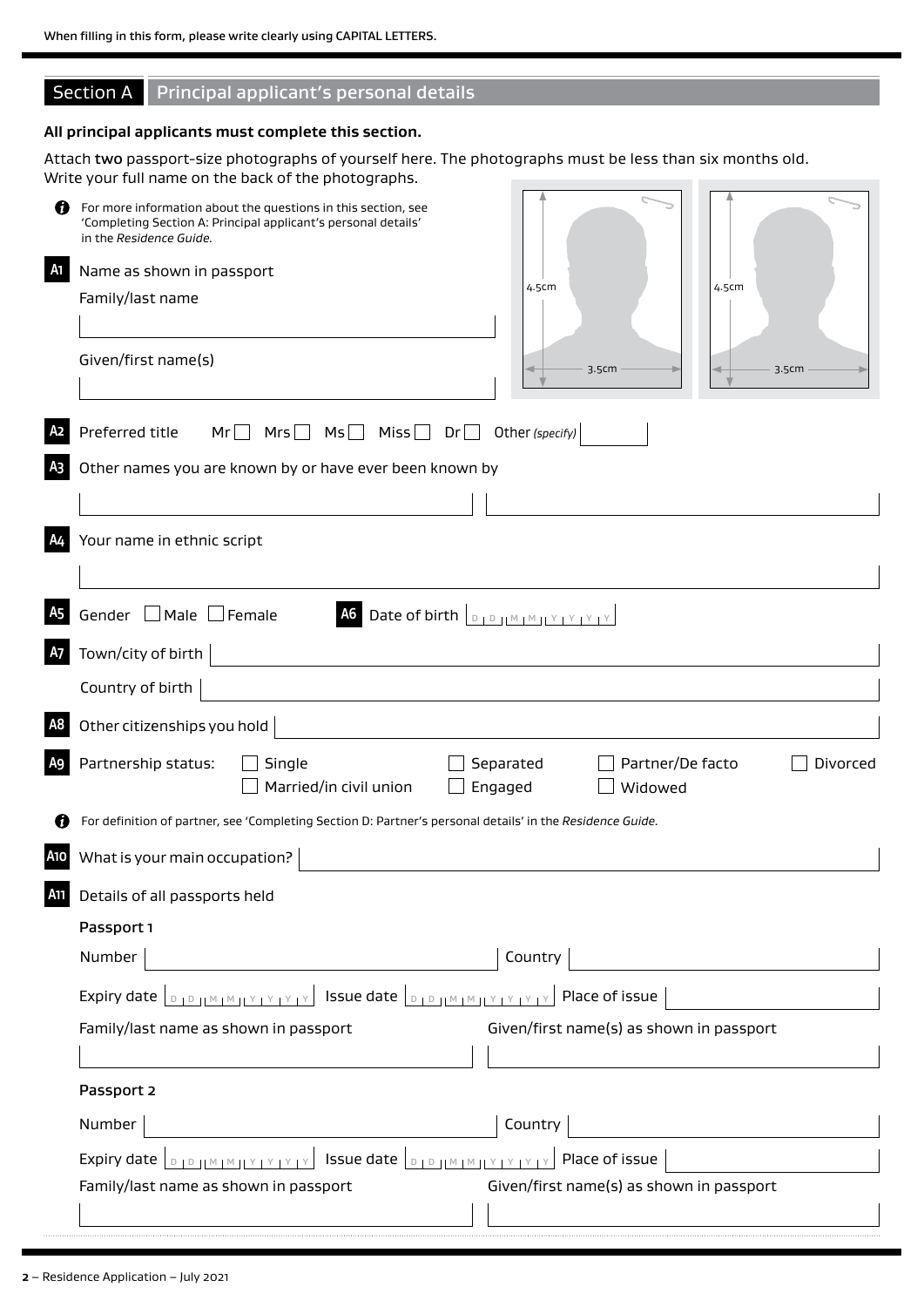# Passport 3

| Number                                |                                                                                                                                   | Country                                                                                                                   |
|---------------------------------------|-----------------------------------------------------------------------------------------------------------------------------------|---------------------------------------------------------------------------------------------------------------------------|
|                                       | Expiry date $\lceil_{D_1D_2 M_1M_1 Y_1Y_1Y_1Y_1Y}\rceil$ Issue date $\lceil_{D_1D_1 M_1M_1 Y_1Y_1Y_1Y_1Y_1}\rceil$ Place of issue |                                                                                                                           |
| Family/last name as shown in passport |                                                                                                                                   | Given/first name(s) as shown in passport                                                                                  |
|                                       |                                                                                                                                   |                                                                                                                           |
|                                       |                                                                                                                                   |                                                                                                                           |
| <b>Section B</b>                      | <b>Contact details</b>                                                                                                            |                                                                                                                           |
|                                       | All principal applicants must complete this section.                                                                              |                                                                                                                           |
| 69                                    |                                                                                                                                   | For more information on the questions in this section see 'Completing Section B: Contact details' in the Residence Guide. |
| <b>B1</b>                             | Your residential address and telephone number in your home country                                                                |                                                                                                                           |
| Address                               |                                                                                                                                   |                                                                                                                           |
|                                       |                                                                                                                                   |                                                                                                                           |
| Telephone (daytime)                   |                                                                                                                                   | Telephone (evening)                                                                                                       |
| Fax                                   | Email                                                                                                                             |                                                                                                                           |
| <b>B2</b>                             |                                                                                                                                   | Your New Zealand residential address and telephone number (if you are already in New Zealand)                             |
| Address                               |                                                                                                                                   |                                                                                                                           |
|                                       |                                                                                                                                   |                                                                                                                           |
| Telephone (daytime)                   |                                                                                                                                   | Telephone (evening)                                                                                                       |
| Fax                                   | Email                                                                                                                             |                                                                                                                           |
| <b>B3</b>                             | Name and address for communication about this application                                                                         |                                                                                                                           |
|                                       | $\Box$ Same as address at $\lbrack\mathbb{B}\rbrack$ , or $\Box$ Same as address at $\lbrack\mathbb{B}\rbrack$ , or $\Box$ Other  |                                                                                                                           |
| Name of contact person                |                                                                                                                                   |                                                                                                                           |
|                                       |                                                                                                                                   |                                                                                                                           |
|                                       | Organisation name (if applicable) and address                                                                                     |                                                                                                                           |
|                                       |                                                                                                                                   |                                                                                                                           |
|                                       | New Zealand Business Number (if applicable)                                                                                       | For help search: www.nzbn.govt.nz                                                                                         |
| Telephone (daytime)                   |                                                                                                                                   | Telephone (evening)                                                                                                       |
| Fax                                   | Email                                                                                                                             |                                                                                                                           |
|                                       | Do you authorise the person stated at $\boxed{B}$ to act on your behalf? $\boxed{\phantom{a}}$ Yes $\phantom{a}$                  | No                                                                                                                        |
| B5                                    | organisation named at $ B_3 $ to act on your behalf (if applicable)?                                                              | Do you authorise all other licensed immigration advisers or persons exempt from licensing who work for the                |
|                                       |                                                                                                                                   | Yes Note: the person identified at $\vert$ B <sub>3</sub> will receive all communication from Immigration New Zealand.    |
|                                       | NO Only the person indicated at $ B_3 $ may act on my behalf.                                                                     |                                                                                                                           |
|                                       | Have you received immigration advice on this application?                                                                         |                                                                                                                           |
|                                       | You can find a definition of immigration advice at www.immigration.govt.nz/advice.                                                |                                                                                                                           |
| No                                    | Yes Make sure that your immigration adviser completes Section R: Immigration adviser's details.                                   |                                                                                                                           |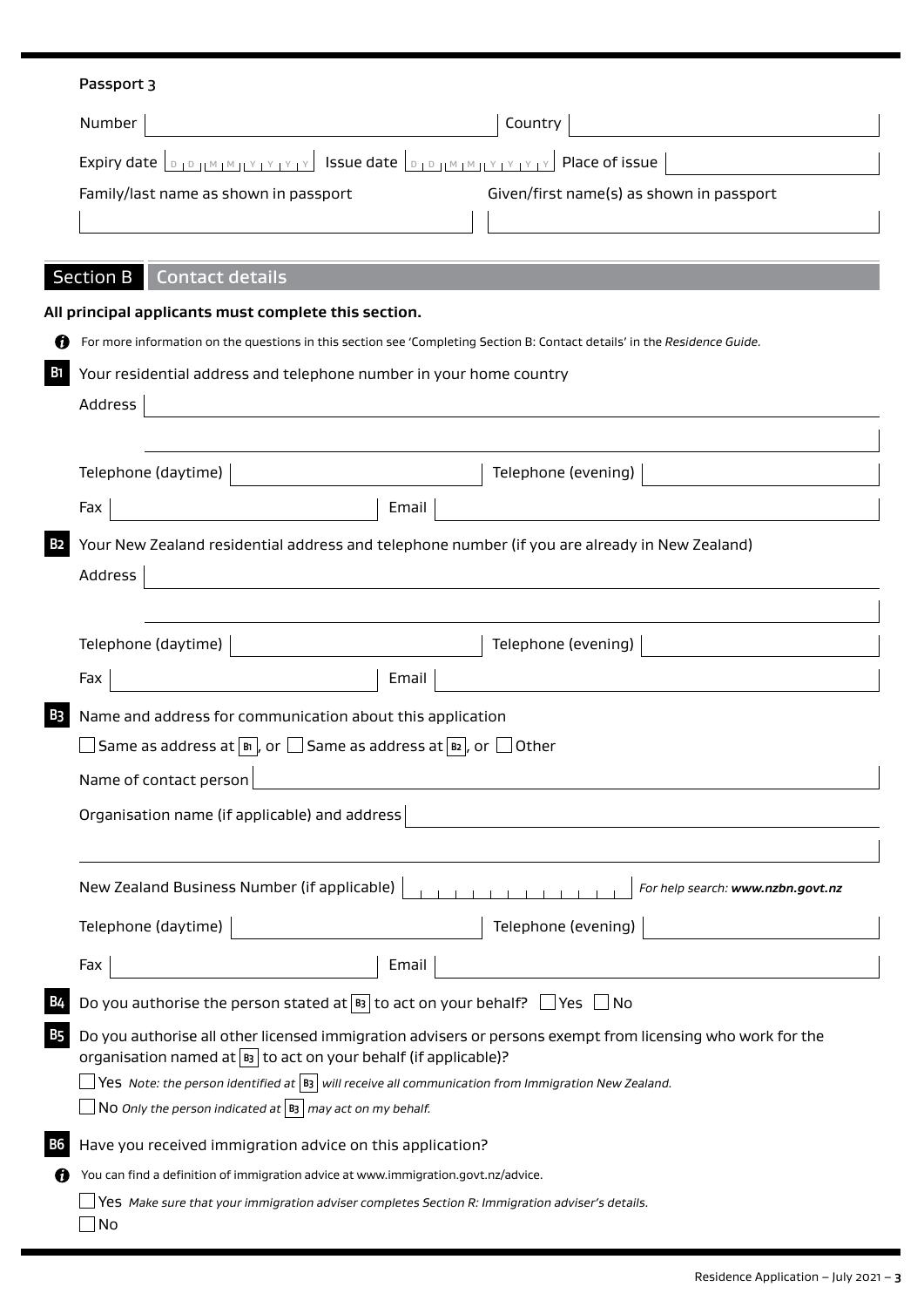# **Section C** Principal applicant's family details

# **C1** Give details of all your family, whether migrating with you or not, including those adopted legally or by custom. It is not necessary to list deceased family members.

For definition of partner, see 'Completing Section D: Partner's personal details' in the *Residence Guide.*

*Note: if you do not declare all your family members, your residence application could be declined. If you are granted residence and it is later found that all family members were not declared, you may become liable for deportation. In addition, any family members not declared may not be eligible for residence.*

#### Parents (biological and adoptive). If both parents are deceased, give details of legal guardians (if any) and/or grandparents.

| Full name | Gender<br>(M/F) | Date of birth<br>(DD/MM/YY) | Partnership status<br>(e.g. single, married,<br>partner/de facto, etc.) | Country of residence |
|-----------|-----------------|-----------------------------|-------------------------------------------------------------------------|----------------------|
|           |                 |                             |                                                                         |                      |
|           |                 |                             |                                                                         |                      |
|           |                 |                             |                                                                         |                      |
|           |                 |                             |                                                                         |                      |
|           |                 |                             |                                                                         |                      |
|           |                 |                             |                                                                         |                      |

| Brothers and sisters (including half-, step- and adopted brothers and sisters). |                 |                             |  |                                                                         |                      |  |  |  |  |  |
|---------------------------------------------------------------------------------|-----------------|-----------------------------|--|-------------------------------------------------------------------------|----------------------|--|--|--|--|--|
| Full name                                                                       | Gender<br>(M/F) | Date of birth<br>(DD/MM/YY) |  | Partnership status<br>(e.g. single, married,<br>partner/de facto, etc.) | Country of residence |  |  |  |  |  |
|                                                                                 |                 |                             |  |                                                                         |                      |  |  |  |  |  |
|                                                                                 |                 |                             |  |                                                                         |                      |  |  |  |  |  |
|                                                                                 |                 |                             |  |                                                                         |                      |  |  |  |  |  |
|                                                                                 |                 |                             |  |                                                                         |                      |  |  |  |  |  |
|                                                                                 |                 |                             |  |                                                                         |                      |  |  |  |  |  |
|                                                                                 |                 |                             |  |                                                                         |                      |  |  |  |  |  |
|                                                                                 |                 |                             |  |                                                                         |                      |  |  |  |  |  |
|                                                                                 |                 |                             |  |                                                                         |                      |  |  |  |  |  |
|                                                                                 |                 |                             |  |                                                                         |                      |  |  |  |  |  |
|                                                                                 |                 |                             |  |                                                                         |                      |  |  |  |  |  |
|                                                                                 |                 |                             |  |                                                                         |                      |  |  |  |  |  |

|           | Children (including biological, adopted and step-children, including those from previous marriages/relationships). |                             |  |                                                                         |                         |                                                         |  |  |  |  |
|-----------|--------------------------------------------------------------------------------------------------------------------|-----------------------------|--|-------------------------------------------------------------------------|-------------------------|---------------------------------------------------------|--|--|--|--|
| Full name | Gender<br>(M/F)                                                                                                    | Date of birth<br>(DD/MM/YY) |  | Partnership status<br>(e.g. single, married,<br>partner/de facto, etc.) | Country of<br>residence | Does the person<br>intend to migrate<br>with you? (Y/N) |  |  |  |  |
|           |                                                                                                                    |                             |  |                                                                         |                         |                                                         |  |  |  |  |
|           |                                                                                                                    |                             |  |                                                                         |                         |                                                         |  |  |  |  |
|           |                                                                                                                    |                             |  |                                                                         |                         |                                                         |  |  |  |  |
|           |                                                                                                                    |                             |  |                                                                         |                         |                                                         |  |  |  |  |
|           |                                                                                                                    |                             |  |                                                                         |                         |                                                         |  |  |  |  |
|           |                                                                                                                    |                             |  |                                                                         |                         |                                                         |  |  |  |  |
|           |                                                                                                                    |                             |  |                                                                         |                         |                                                         |  |  |  |  |
|           |                                                                                                                    |                             |  |                                                                         |                         |                                                         |  |  |  |  |
|           |                                                                                                                    |                             |  |                                                                         |                         |                                                         |  |  |  |  |
|           |                                                                                                                    |                             |  |                                                                         |                         |                                                         |  |  |  |  |
|           |                                                                                                                    |                             |  |                                                                         |                         |                                                         |  |  |  |  |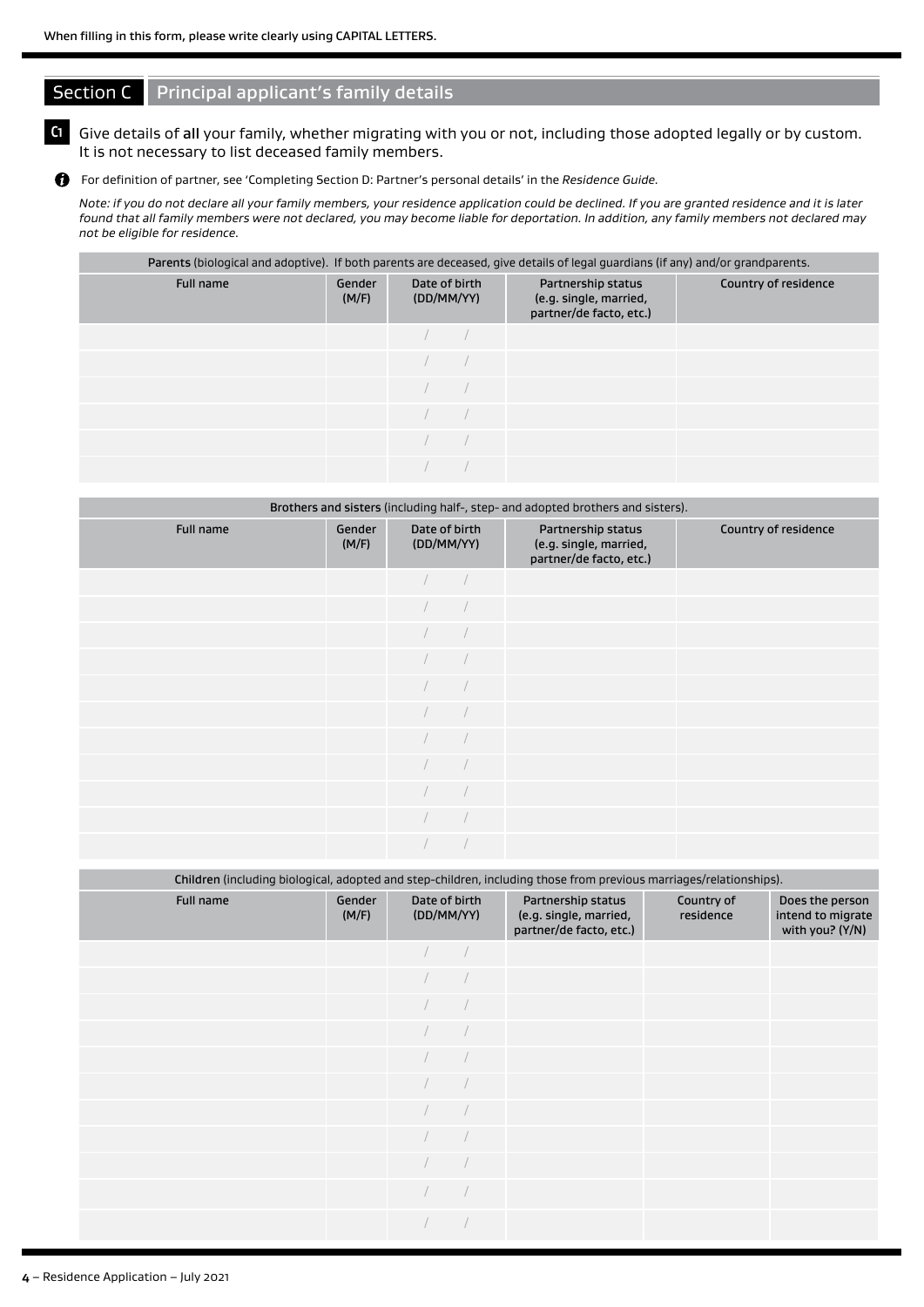# Section D | Partner's personal details

#### **A partner may be either legally married, or in a civil union, or in a de facto relationship (whether opposite or same sex).**

For more information on the questions in this section see 'Completing Section D: Partner's personal details' in the *Residence Guide.* 

| D <sub>1</sub> | Attach two passport-size photographs of your partner here.<br>The photographs must be less than six months old. Write your<br>partner's full name on the back of the photograph.<br>Partner's name as shown in passport<br>Family/last name<br>Given/first name(s) | 4.5cm<br>3.5cm                                             | 4.5cm<br>3.5cm |
|----------------|--------------------------------------------------------------------------------------------------------------------------------------------------------------------------------------------------------------------------------------------------------------------|------------------------------------------------------------|----------------|
| D <sub>2</sub> | Partner's preferred title                                                                                                                                                                                                                                          |                                                            |                |
|                | Mrs $MS$ Ms $MS$ Miss Dr Dr Other (specify)<br>Mr                                                                                                                                                                                                                  |                                                            |                |
| D <sub>3</sub> | Other names your partner is known by or has ever been known by                                                                                                                                                                                                     |                                                            |                |
|                |                                                                                                                                                                                                                                                                    |                                                            |                |
| D4             | Partner's name in ethnic script                                                                                                                                                                                                                                    |                                                            |                |
|                |                                                                                                                                                                                                                                                                    |                                                            |                |
| D <sub>5</sub> | Partner's gender □ Male □ Female                                                                                                                                                                                                                                   | D6 Date of birth $\boxed{D + D +  M + M  + Y + Y + Y + Y}$ |                |
| <b>D7</b>      | Partner's town/city of birth                                                                                                                                                                                                                                       |                                                            |                |
|                | Partner's country of birth                                                                                                                                                                                                                                         |                                                            |                |
| D <sub>8</sub> | Other citizenships your partner holds                                                                                                                                                                                                                              |                                                            |                |
| D9             | Details of all passports held by your partner                                                                                                                                                                                                                      |                                                            |                |
|                | Passport 1                                                                                                                                                                                                                                                         |                                                            |                |
|                | Number                                                                                                                                                                                                                                                             | Country                                                    |                |
|                | Expiry date $\boxed{\text{number of size}}$ Issue date $\boxed{\text{number of size}}$                                                                                                                                                                             |                                                            |                |
|                | Family/last name as shown in passport                                                                                                                                                                                                                              | Given/first name(s) as shown in passport                   |                |
|                |                                                                                                                                                                                                                                                                    |                                                            |                |
|                | Passport 2                                                                                                                                                                                                                                                         |                                                            |                |
|                | Number                                                                                                                                                                                                                                                             | Country                                                    |                |
|                | Expiry date $\lfloor_{\text{DIPHMMIVIVIV}}\rfloor$ Issue date $\lfloor_{\text{DIPHMMIVIVIVIV}}\rfloor$ Place of issue                                                                                                                                              |                                                            |                |
|                | Family/last name as shown in passport                                                                                                                                                                                                                              | Given/first name(s) as shown in passport                   |                |
|                |                                                                                                                                                                                                                                                                    |                                                            |                |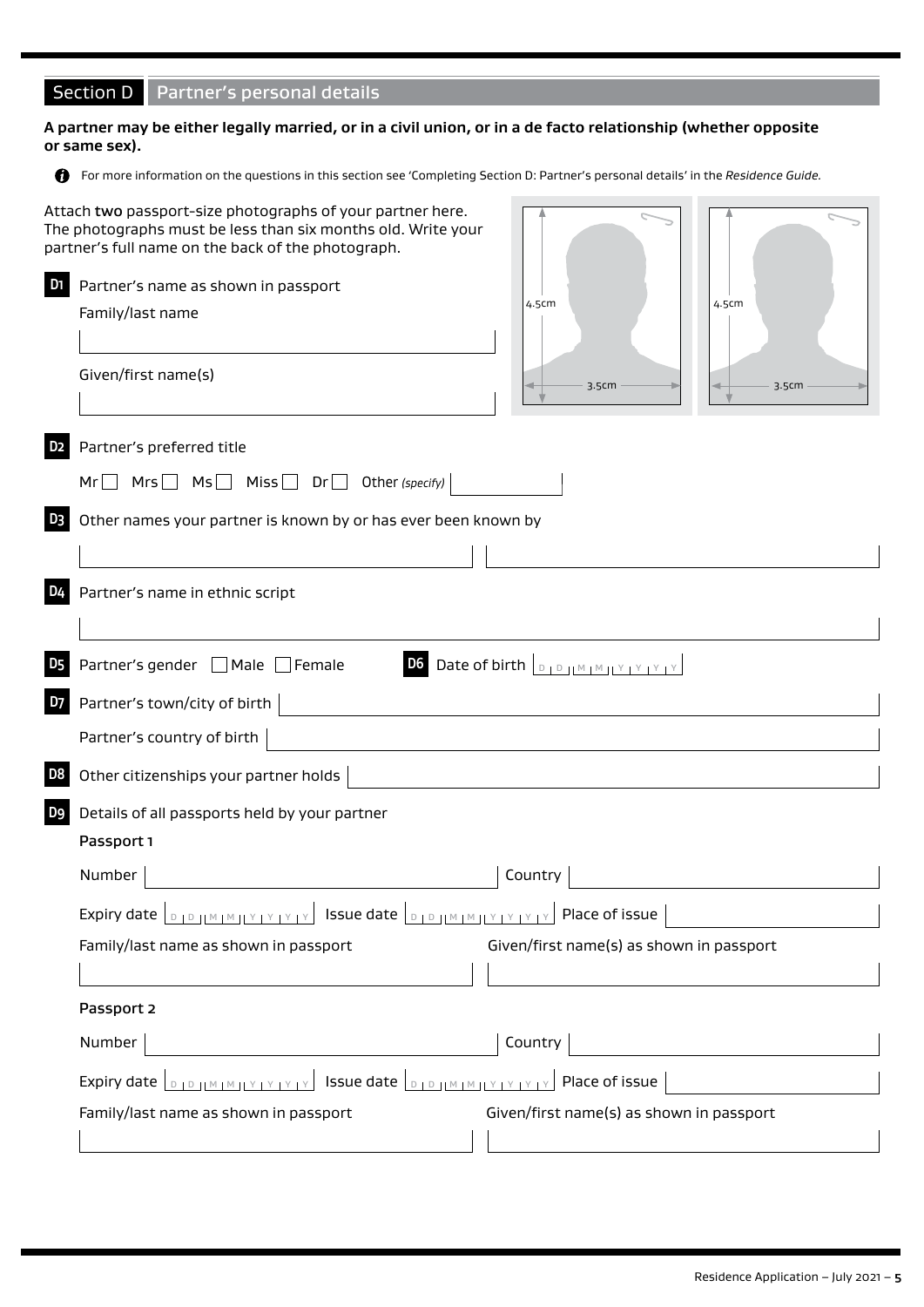|       | Passport 3                                                                                                                                                  |                                          |
|-------|-------------------------------------------------------------------------------------------------------------------------------------------------------------|------------------------------------------|
|       | <b>Number</b>                                                                                                                                               | Country                                  |
|       |                                                                                                                                                             |                                          |
|       | Family/last name as shown in passport                                                                                                                       | Given/first name(s) as shown in passport |
|       |                                                                                                                                                             |                                          |
| D10 I | Is your partner included in this application?                                                                                                               |                                          |
|       | Yes You must provide evidence of your relationship as described in 'Completing Section D: Partner's personal details' in the<br>Residence Guide (INZ 1002). |                                          |

# $\Box$ No

# Section E Partner's family details

**E1** Give details of all your partner's family, whether migrating with you or not, including those adopted legally or by custom. It is not necessary to list deceased family members.

For definition of partner, see 'Completing Section D: Partner's personal details' in the *Residence Guide.*

*Note: if you do not declare all your partner's family members, your residence application could be declined. If you are granted residence and it is later found that all family members were not declared, you may become liable for deportation. In addition, any family members not declared may not be eligible for residence.*

|           | Parents (biological and adoptive). If both parents are deceased, give details of legal guardians (if any) and/or grandparents. |                             |  |                                                                         |                      |  |  |  |  |
|-----------|--------------------------------------------------------------------------------------------------------------------------------|-----------------------------|--|-------------------------------------------------------------------------|----------------------|--|--|--|--|
| Full name | Gender<br>(M/F)                                                                                                                | Date of birth<br>(DD/MM/YY) |  | Partnership status<br>(e.g. single, married,<br>partner/de facto, etc.) | Country of residence |  |  |  |  |
|           |                                                                                                                                |                             |  |                                                                         |                      |  |  |  |  |
|           |                                                                                                                                |                             |  |                                                                         |                      |  |  |  |  |
|           |                                                                                                                                |                             |  |                                                                         |                      |  |  |  |  |
|           |                                                                                                                                |                             |  |                                                                         |                      |  |  |  |  |
|           |                                                                                                                                |                             |  |                                                                         |                      |  |  |  |  |
|           |                                                                                                                                |                             |  |                                                                         |                      |  |  |  |  |

| Brothers and sisters (including half-, step- and adopted brothers and sisters). |                 |                             |  |                                                                         |                      |  |  |  |  |
|---------------------------------------------------------------------------------|-----------------|-----------------------------|--|-------------------------------------------------------------------------|----------------------|--|--|--|--|
| Full name                                                                       | Gender<br>(M/F) | Date of birth<br>(DD/MM/YY) |  | Partnership status<br>(e.g. single, married,<br>partner/de facto, etc.) | Country of residence |  |  |  |  |
|                                                                                 |                 |                             |  |                                                                         |                      |  |  |  |  |
|                                                                                 |                 |                             |  |                                                                         |                      |  |  |  |  |
|                                                                                 |                 |                             |  |                                                                         |                      |  |  |  |  |
|                                                                                 |                 |                             |  |                                                                         |                      |  |  |  |  |
|                                                                                 |                 |                             |  |                                                                         |                      |  |  |  |  |
|                                                                                 |                 |                             |  |                                                                         |                      |  |  |  |  |
|                                                                                 |                 |                             |  |                                                                         |                      |  |  |  |  |
|                                                                                 |                 |                             |  |                                                                         |                      |  |  |  |  |
|                                                                                 |                 |                             |  |                                                                         |                      |  |  |  |  |
|                                                                                 |                 |                             |  |                                                                         |                      |  |  |  |  |
|                                                                                 |                 |                             |  |                                                                         |                      |  |  |  |  |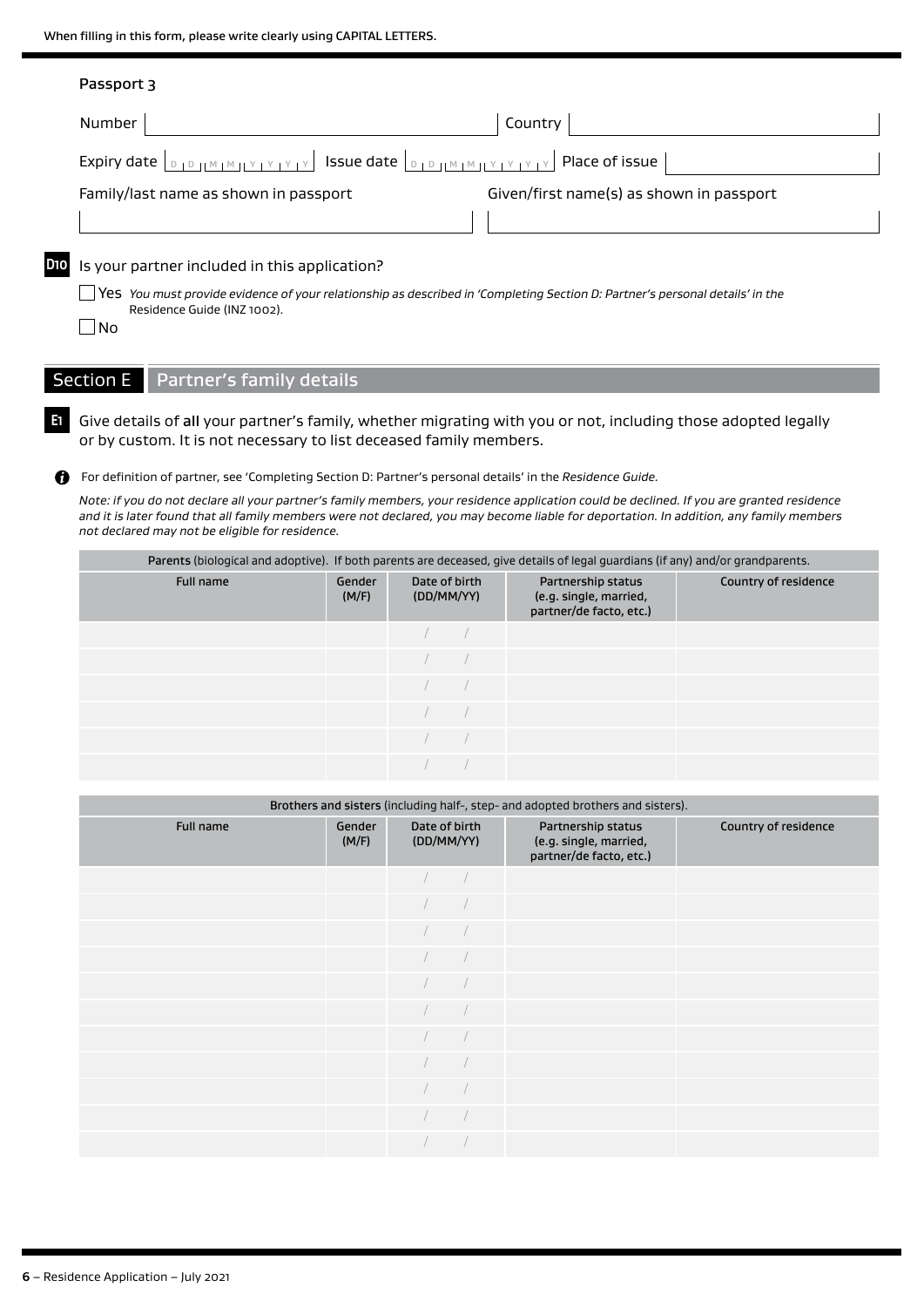| Children (including biological, adopted and step-children, including those from previous marriages/relationships). |                 |  |                             |                                                                         |                         |                                                         |  |  |  |
|--------------------------------------------------------------------------------------------------------------------|-----------------|--|-----------------------------|-------------------------------------------------------------------------|-------------------------|---------------------------------------------------------|--|--|--|
| Full name                                                                                                          | Gender<br>(M/F) |  | Date of birth<br>(DD/MM/YY) | Partnership status<br>(e.g. single, married,<br>partner/de facto, etc.) | Country of<br>residence | Does the person<br>intend to migrate<br>with you? (Y/N) |  |  |  |
|                                                                                                                    |                 |  |                             |                                                                         |                         |                                                         |  |  |  |
|                                                                                                                    |                 |  |                             |                                                                         |                         |                                                         |  |  |  |
|                                                                                                                    |                 |  |                             |                                                                         |                         |                                                         |  |  |  |
|                                                                                                                    |                 |  |                             |                                                                         |                         |                                                         |  |  |  |
|                                                                                                                    |                 |  |                             |                                                                         |                         |                                                         |  |  |  |
|                                                                                                                    |                 |  |                             |                                                                         |                         |                                                         |  |  |  |
|                                                                                                                    |                 |  |                             |                                                                         |                         |                                                         |  |  |  |
|                                                                                                                    |                 |  |                             |                                                                         |                         |                                                         |  |  |  |
|                                                                                                                    |                 |  |                             |                                                                         |                         |                                                         |  |  |  |
|                                                                                                                    |                 |  |                             |                                                                         |                         |                                                         |  |  |  |
|                                                                                                                    |                 |  |                             |                                                                         |                         |                                                         |  |  |  |
|                                                                                                                    |                 |  |                             |                                                                         |                         |                                                         |  |  |  |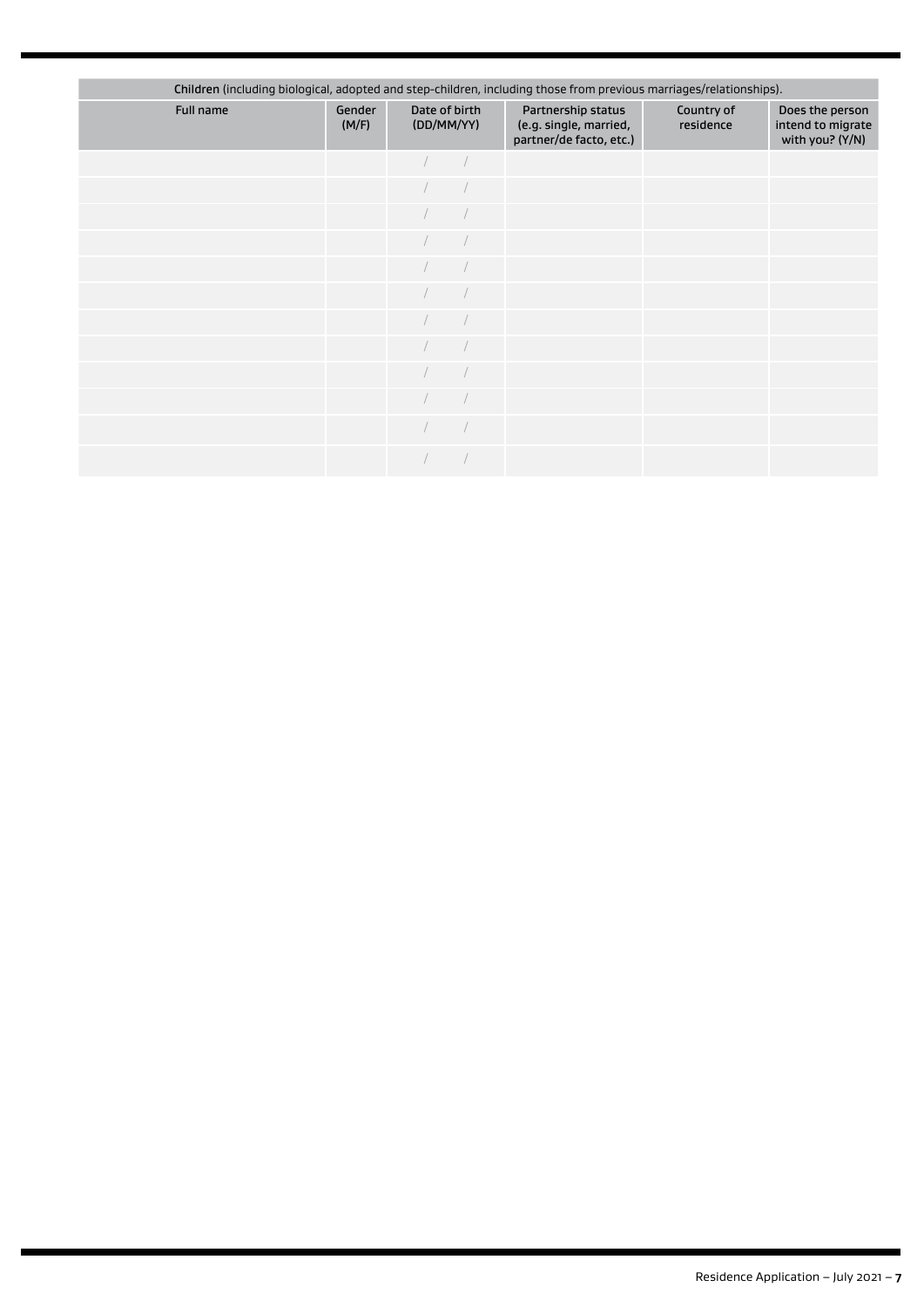# Section F Dependent children

**Supply the following details for each dependent child included in this application. Please ensure that you complete F49 (at the end of this section). If you have no dependent children included in this application, go to Section G Character requirements.**

For more information on the questions in this section see 'Completing Section F: Dependent children' in the *Residence Guide.*

#### Dependent child one

|                | Attach two recent passport-size photographs of the child<br>here. The photographs must be less than six months old.<br>Write the child's full name on the back of the photographs.                                                            |       |                                                                                                                                                                                                                                                                                                                                                                                                                  |       |          |
|----------------|-----------------------------------------------------------------------------------------------------------------------------------------------------------------------------------------------------------------------------------------------|-------|------------------------------------------------------------------------------------------------------------------------------------------------------------------------------------------------------------------------------------------------------------------------------------------------------------------------------------------------------------------------------------------------------------------|-------|----------|
| $\mathbf{F}$   | Child's name as shown in passport<br>Family/last name                                                                                                                                                                                         | 4.5cm |                                                                                                                                                                                                                                                                                                                                                                                                                  | 4.5cm |          |
|                | Given/first name(s)                                                                                                                                                                                                                           |       | 3.5cm                                                                                                                                                                                                                                                                                                                                                                                                            |       | 3.5cm    |
|                | $\Box$ Male $\Box$ Female<br>Child's gender<br>F <sub>3</sub>                                                                                                                                                                                 |       | Child's date of birth <b>DIDIMMIY YEY</b>                                                                                                                                                                                                                                                                                                                                                                        |       |          |
| F4             | Child's country of birth                                                                                                                                                                                                                      |       |                                                                                                                                                                                                                                                                                                                                                                                                                  |       |          |
| F <sub>5</sub> | Child's passport details                                                                                                                                                                                                                      |       |                                                                                                                                                                                                                                                                                                                                                                                                                  |       |          |
|                | Number                                                                                                                                                                                                                                        |       |                                                                                                                                                                                                                                                                                                                                                                                                                  |       |          |
|                | Country                                                                                                                                                                                                                                       |       | Expiry date $\left[ \begin{array}{c} \text{D} & \text{D} & \text{D} & \text{D} & \text{D} & \text{D} & \text{D} & \text{D} & \text{D} & \text{D} & \text{D} & \text{D} & \text{D} & \text{D} & \text{D} & \text{D} & \text{D} & \text{D} & \text{D} & \text{D} & \text{D} & \text{D} & \text{D} & \text{D} & \text{D} & \text{D} & \text{D} & \text{D} & \text{D} & \text{D} & \text{D} & \text{D} & \text{D} &$ |       |          |
| F <sub>6</sub> | Other citizenships child holds                                                                                                                                                                                                                |       |                                                                                                                                                                                                                                                                                                                                                                                                                  |       |          |
| F <sub>7</sub> | Partnership status For a definition of partnership, see Completing Section D: Partner's personal details' in the Residence Guide<br>(INZ 1002). A person is single if they are not living with a partner in a genuine and stable partnership. |       |                                                                                                                                                                                                                                                                                                                                                                                                                  |       |          |
|                | Single<br>Separated                                                                                                                                                                                                                           |       | Partner/De facto                                                                                                                                                                                                                                                                                                                                                                                                 |       | Divorced |
|                | Married/in civil union<br>Engaged                                                                                                                                                                                                             |       | Widowed                                                                                                                                                                                                                                                                                                                                                                                                          |       |          |
| F8             | Does this child have children of his/her own? $\Box$ Yes $\Box$ No                                                                                                                                                                            |       |                                                                                                                                                                                                                                                                                                                                                                                                                  |       |          |
|                | Dependent child two                                                                                                                                                                                                                           |       |                                                                                                                                                                                                                                                                                                                                                                                                                  |       |          |
|                | Attach two recent passport-size photographs of the child<br>here. The photographs must be less than six months old.<br>Write the child's full name on the back of the photographs.                                                            |       |                                                                                                                                                                                                                                                                                                                                                                                                                  |       |          |
| F9             | Child's name as shown in passport                                                                                                                                                                                                             |       |                                                                                                                                                                                                                                                                                                                                                                                                                  |       |          |
|                | Family/last name                                                                                                                                                                                                                              | 4.5cm |                                                                                                                                                                                                                                                                                                                                                                                                                  | 4.5cm |          |
|                | Given/first name(s)                                                                                                                                                                                                                           |       | 3.5cm                                                                                                                                                                                                                                                                                                                                                                                                            |       | 3.5cm    |
| F10            | Child's gender $\Box$ Male $\Box$ Female                                                                                                                                                                                                      |       | <b>Filichild's date of birth DIDJMMIY IY IY IY</b>                                                                                                                                                                                                                                                                                                                                                               |       |          |
| F12            | Child's country of birth                                                                                                                                                                                                                      |       |                                                                                                                                                                                                                                                                                                                                                                                                                  |       |          |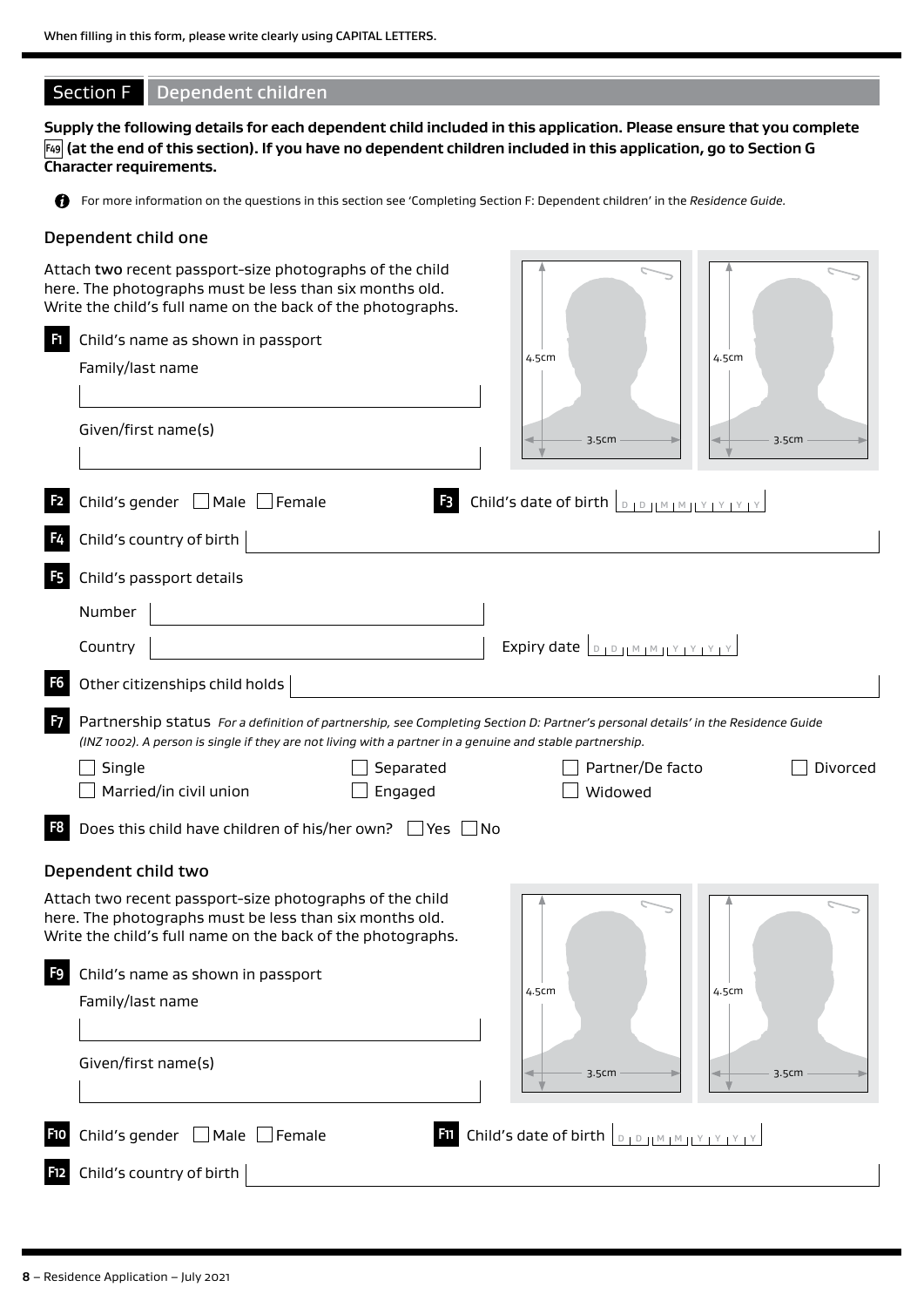| <b>F13</b>       | Child's passport details                                                                                                                                                           |                                                                 |
|------------------|------------------------------------------------------------------------------------------------------------------------------------------------------------------------------------|-----------------------------------------------------------------|
|                  | Number                                                                                                                                                                             |                                                                 |
|                  | Country                                                                                                                                                                            | Expiry date $\left[ \begin{array}{c} B & D \end{array} \right]$ |
| F14              | Other citizenships child holds                                                                                                                                                     |                                                                 |
| F <sub>15</sub>  | Partnership status                                                                                                                                                                 |                                                                 |
|                  | Single<br>Separated<br>Married/in civil union<br>Engaged                                                                                                                           | Partner/De facto<br>Divorced<br>Widowed                         |
| F <sub>16</sub>  | Does this child have children of his/her own?<br>]Yes □No                                                                                                                          |                                                                 |
|                  | Dependent child three                                                                                                                                                              |                                                                 |
|                  | Attach two recent passport-size photographs of the child<br>here. The photographs must be less than six months old.<br>Write the child's full name on the back of the photographs. |                                                                 |
| F <sub>17</sub>  | Child's name as shown in passport                                                                                                                                                  |                                                                 |
|                  | Family/last name                                                                                                                                                                   | 4.5cm<br>4.5cm                                                  |
|                  | Given/first name(s)                                                                                                                                                                | 3.5cm<br>3.5cm                                                  |
| <b>F18</b>       | Child's gender ■ Male ■ Female                                                                                                                                                     | Fig. Child's date of birth <b>DIDIMMIY IY IY</b>                |
| F <sub>2</sub> O | Child's country of birth                                                                                                                                                           |                                                                 |
| F21              | Child's passport details                                                                                                                                                           |                                                                 |
|                  | Number                                                                                                                                                                             |                                                                 |
|                  | Country                                                                                                                                                                            | Expiry date $\boxed{D, D,  M,  M ,  Y ,  Y ,  Y ,  Y }$         |
| <b>F22</b>       | Other citizenships child holds                                                                                                                                                     |                                                                 |
| F <sub>23</sub>  | Partnership status                                                                                                                                                                 |                                                                 |
|                  | Single<br>Separated<br>Married/in civil union<br>Engaged                                                                                                                           | Partner/De facto<br>Divorced<br>Widowed                         |
| <b>F24</b>       | Does this child have children of his/her own? Ves No                                                                                                                               |                                                                 |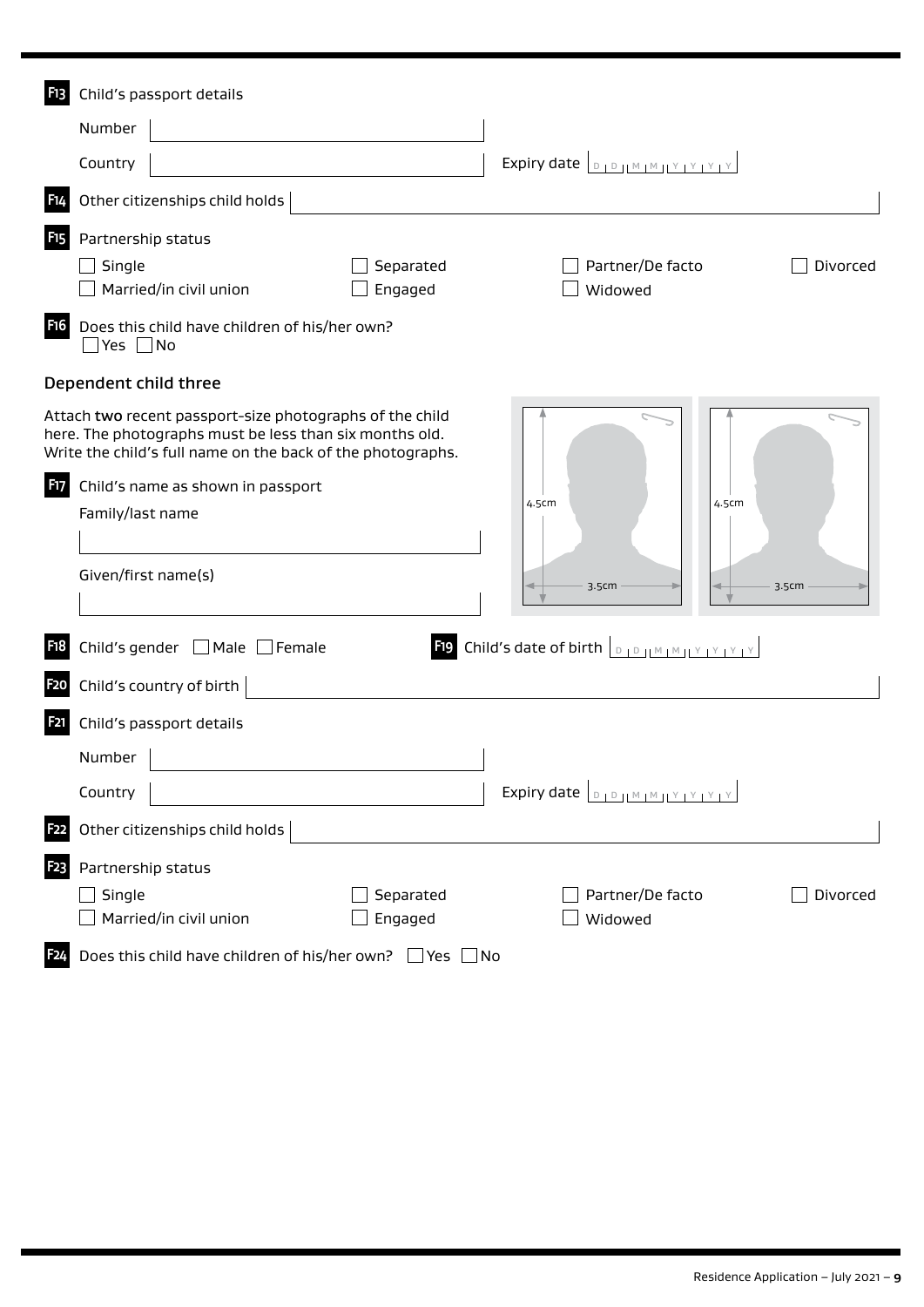|                  | Dependent child four                                                                                                                                                               |                                                                          |          |
|------------------|------------------------------------------------------------------------------------------------------------------------------------------------------------------------------------|--------------------------------------------------------------------------|----------|
|                  | Attach two recent passport-size photographs of the child<br>here. The photographs must be less than six months old.<br>Write the child's full name on the back of the photographs. |                                                                          |          |
| <b>F25</b>       | Child's name as shown in passport                                                                                                                                                  |                                                                          |          |
|                  | Family/last name                                                                                                                                                                   | 4.5cm<br>4.5cm                                                           |          |
|                  |                                                                                                                                                                                    |                                                                          |          |
|                  | Given/first name(s)                                                                                                                                                                | 3.5cm                                                                    | 3.5cm    |
|                  |                                                                                                                                                                                    |                                                                          |          |
| F <sub>26</sub>  | Child's gender $\Box$ Male $\Box$ Female                                                                                                                                           | <b>E27</b> Child's date of birth $\boxed{D + D + M + M + Y + Y + Y + Y}$ |          |
| F <sub>2</sub> 8 | Child's country of birth                                                                                                                                                           |                                                                          |          |
| <b>F29</b>       | Child's passport details                                                                                                                                                           |                                                                          |          |
|                  | Number                                                                                                                                                                             |                                                                          |          |
|                  | Country                                                                                                                                                                            | Expiry date $\boxed{D, D,  M,  M ,  Y ,  Y ,  Y }$                       |          |
| <b>F30</b>       | Other citizenships child holds                                                                                                                                                     |                                                                          |          |
| F31              | Partnership status                                                                                                                                                                 |                                                                          |          |
|                  | Single<br>Separated                                                                                                                                                                | Partner/De facto                                                         | Divorced |
|                  | Married/in civil union<br>Engaged                                                                                                                                                  | Widowed                                                                  |          |
| <b>F32</b>       | Does this child have children of his/her own? $\Box$ Yes $\Box$ No                                                                                                                 |                                                                          |          |
|                  | Dependent child five                                                                                                                                                               |                                                                          |          |
|                  | Attach two recent passport-size photographs of the child<br>here. The photographs must be less than six months old.<br>Write the child's full name on the back of the photographs. |                                                                          |          |
|                  | <b>33</b> Child's name as shown in passport                                                                                                                                        |                                                                          |          |
|                  | Family/last name                                                                                                                                                                   | 4.5cm<br>4.5cm                                                           |          |
|                  |                                                                                                                                                                                    |                                                                          |          |
|                  | Given/first name(s)                                                                                                                                                                | 3.5cm                                                                    | 3.5cm    |
|                  |                                                                                                                                                                                    |                                                                          |          |
| <b>F34</b>       | Child's gender <sub>I</sub> Male Female                                                                                                                                            | <b>B3</b> Child's date of birth <b>DOMMMUY IY IY</b>                     |          |
| F36              | Child's country of birth $ $                                                                                                                                                       |                                                                          |          |
| F <sub>37</sub>  | Child's passport details                                                                                                                                                           |                                                                          |          |
|                  | Number                                                                                                                                                                             |                                                                          |          |
|                  | Country                                                                                                                                                                            | Expiry date $\boxed{D, D,  M,  M ,  Y ,  Y ,  Y }$                       |          |
| F38              | Other citizenships child holds                                                                                                                                                     |                                                                          |          |
| F39              | Partnership status                                                                                                                                                                 |                                                                          |          |
|                  | Single<br>Separated                                                                                                                                                                | Partner/De facto                                                         | Divorced |
|                  | Married/in civil union<br>Engaged                                                                                                                                                  | Widowed                                                                  |          |
| <b>F40</b>       | Does this child have children of his/her own? $\Box$ Yes $\Box$ No                                                                                                                 |                                                                          |          |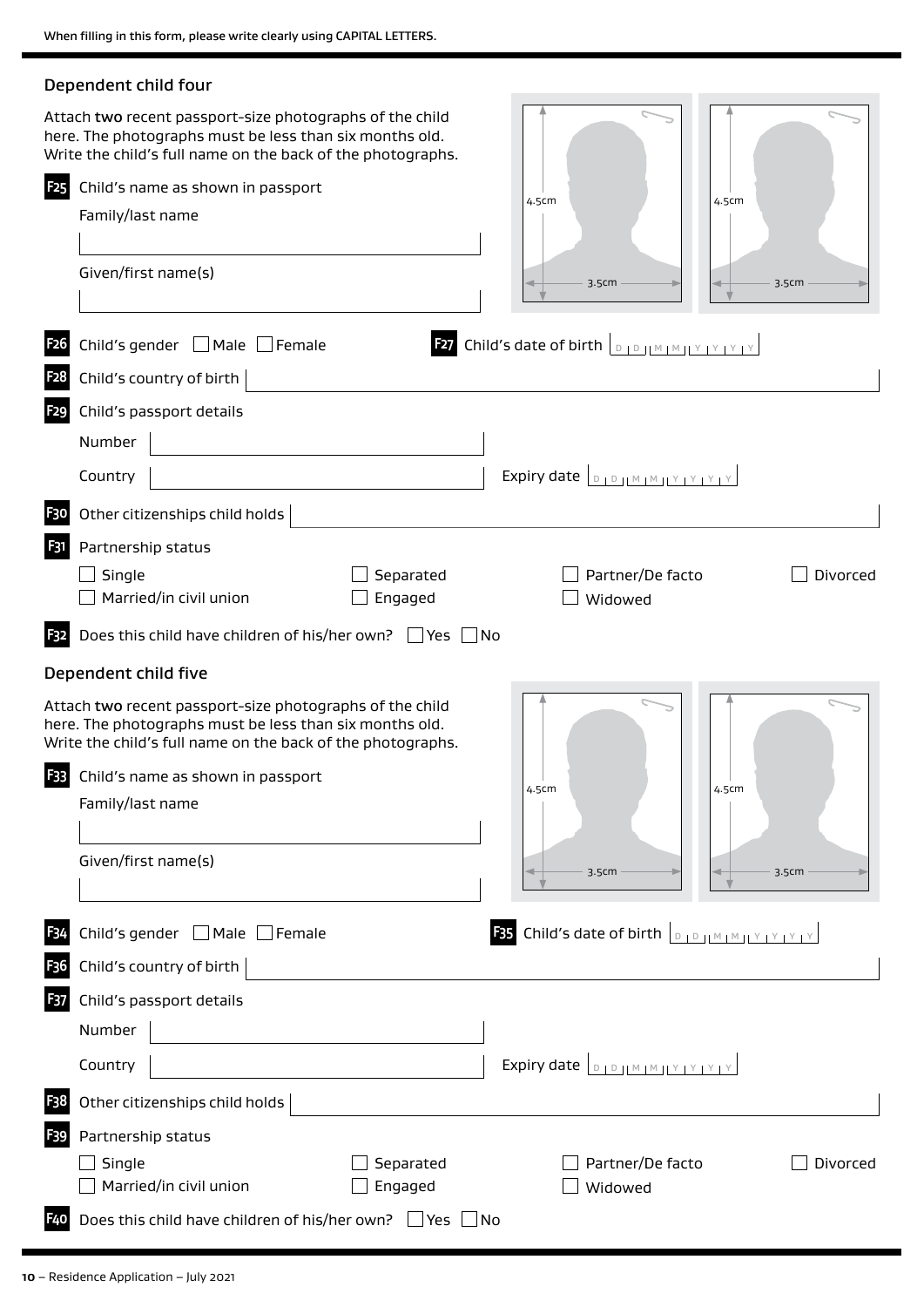# Dependent child six

|                  | Attach two recent passport-size photographs of the child<br>here. The photographs must be less than six months old.<br>Write the child's full name on the back of the photographs. |           |       |                                                         |          |
|------------------|------------------------------------------------------------------------------------------------------------------------------------------------------------------------------------|-----------|-------|---------------------------------------------------------|----------|
| F41              | Child's name as shown in passport                                                                                                                                                  |           |       |                                                         |          |
|                  | Family/last name                                                                                                                                                                   |           | 4.5cm |                                                         | 4.5cm    |
|                  | Given/first name(s)                                                                                                                                                                |           |       | 3.5cm                                                   | 3.5cm    |
| F <sub>42</sub>  | Child's gender □ Male □ Female                                                                                                                                                     |           |       | <b>F43</b> Child's date of birth <b>DED IMMITY PYPY</b> |          |
| F <sub>44</sub>  | Child's country of birth                                                                                                                                                           |           |       |                                                         |          |
| <b>F45</b>       | Child's passport details                                                                                                                                                           |           |       |                                                         |          |
|                  | Number                                                                                                                                                                             |           |       |                                                         |          |
|                  | Country                                                                                                                                                                            |           |       | Expiry date <b>DIDIMMIY</b>                             |          |
| F <sub>4</sub> 6 | Other citizenships child holds                                                                                                                                                     |           |       |                                                         |          |
| <b>F47</b>       | Partnership status                                                                                                                                                                 |           |       |                                                         |          |
|                  | Single                                                                                                                                                                             | Separated |       | Partner/De facto                                        | Divorced |
|                  | Married/in civil union                                                                                                                                                             | Engaged   |       | Widowed                                                 |          |
| F48              | Does this child have children of his/her own? $\Box$ Yes $\Box$ No                                                                                                                 |           |       |                                                         |          |
|                  | Give details of any additional dependants on the form Additional Dependants for Residence in New Zealand<br>(INZ 1001), and attach it to this page.                                |           |       |                                                         |          |
| F <sub>49</sub>  | Are you separated or divorced from the parent of any of the above children or is the parent of any of the above<br>children not included in this application?                      |           |       |                                                         |          |

□ Yes *You must provide evidence. See 'Completing Section F: Dependent children' in the Residence Guide.* 

 $\square$ No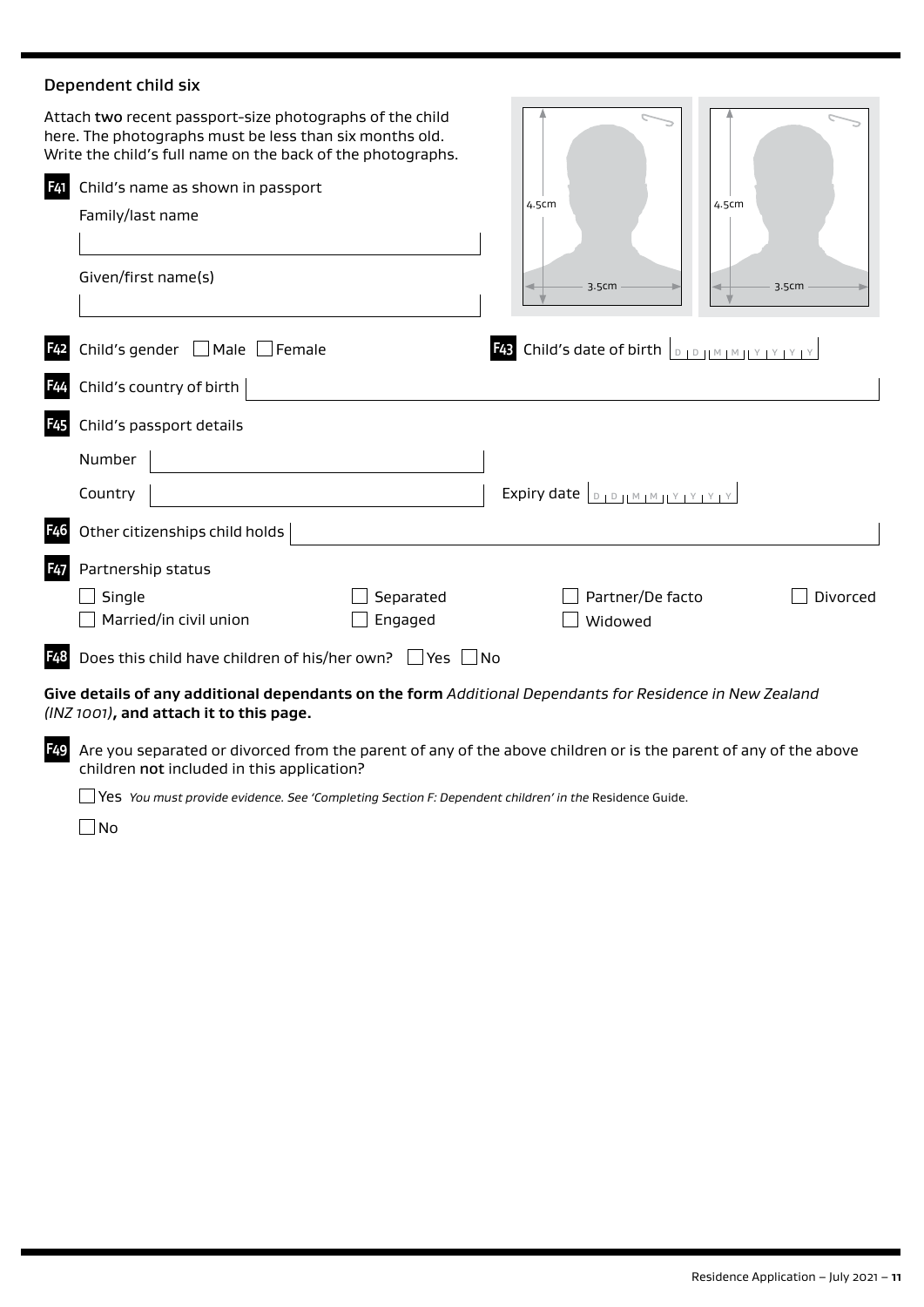# Section G Character requirements

#### **The following questions apply to every person included in this application 17 years of age and over.**

For more information about the questions in this section, see 'Completing Section G: Character requirements' in the *Residence Guide*.

**G1** List the countries you and/or your family have lived in for 12 months or more in (whether on one visit or intermittently) the last 10 years, with the dates you began and ended living there. If you do not know the exact dates you began and ended living in a country, give approximate dates. Please include your home country.

|    | Name of applicant or family member                                                                                                                                                                                                                                                                                    |
|----|-----------------------------------------------------------------------------------------------------------------------------------------------------------------------------------------------------------------------------------------------------------------------------------------------------------------------|
|    | Name of country                                                                                                                                                                                                                                                                                                       |
|    | Date of departure<br>Date of arrival<br>$D + D + H \leq M + M + Y + Y + Y$                                                                                                                                                                                                                                            |
|    | Name of applicant or family member                                                                                                                                                                                                                                                                                    |
|    | Name of country                                                                                                                                                                                                                                                                                                       |
|    | $D + D + M + M + Y + Y + Y + Y$<br>Date of departure<br>Date of arrival<br>$D D D H M M H Y Y Y Y Y Y$                                                                                                                                                                                                                |
|    | Name of applicant or family member                                                                                                                                                                                                                                                                                    |
|    | Name of country                                                                                                                                                                                                                                                                                                       |
|    | Date of arrival<br>Date of departure $\boxed{D, D,  M,  M ,  Y ,  Y ,  Y }$                                                                                                                                                                                                                                           |
|    | Name of applicant or family member                                                                                                                                                                                                                                                                                    |
|    | Name of country                                                                                                                                                                                                                                                                                                       |
|    | Date of arrival $\left[ \begin{array}{c} D & D & M \end{array} \right]$                                                                                                                                                                                                                                               |
| G2 | Have you attached police certificates for each person aged 17 years and over included in your application from<br>all countries you have lived in for 12 months or more (whether on one visit or intermittently) in the last 10 years?                                                                                |
|    | _ Yes □No                                                                                                                                                                                                                                                                                                             |
|    | Have you attached police certificates for each person aged 17 years and over included in your application from<br>your country/countries of citizenship?                                                                                                                                                              |
|    | No<br>Yes                                                                                                                                                                                                                                                                                                             |
|    | If you have not provided all of the police certificates required, please explain why.                                                                                                                                                                                                                                 |
|    |                                                                                                                                                                                                                                                                                                                       |
|    |                                                                                                                                                                                                                                                                                                                       |
|    |                                                                                                                                                                                                                                                                                                                       |
|    | Applicants under the Partnership or Dependent Child Categories only: if a police certificate is not attached<br>to this application because it was previously submitted with a temporary entry visa application, provide details.<br>The certificate must be less than 24 months old when this application is lodged. |
|    | Name of applicant or family member                                                                                                                                                                                                                                                                                    |

| Type of application $ $            | Date of application $ _{\text{DIPHM} \text{HMTY} \text{HFTY}} $            |
|------------------------------------|----------------------------------------------------------------------------|
| Name of applicant or family member |                                                                            |
| Type of application $ $            | Date of application $ _{\text{DIPHMM} \times \text{HY} \times \text{HY}} $ |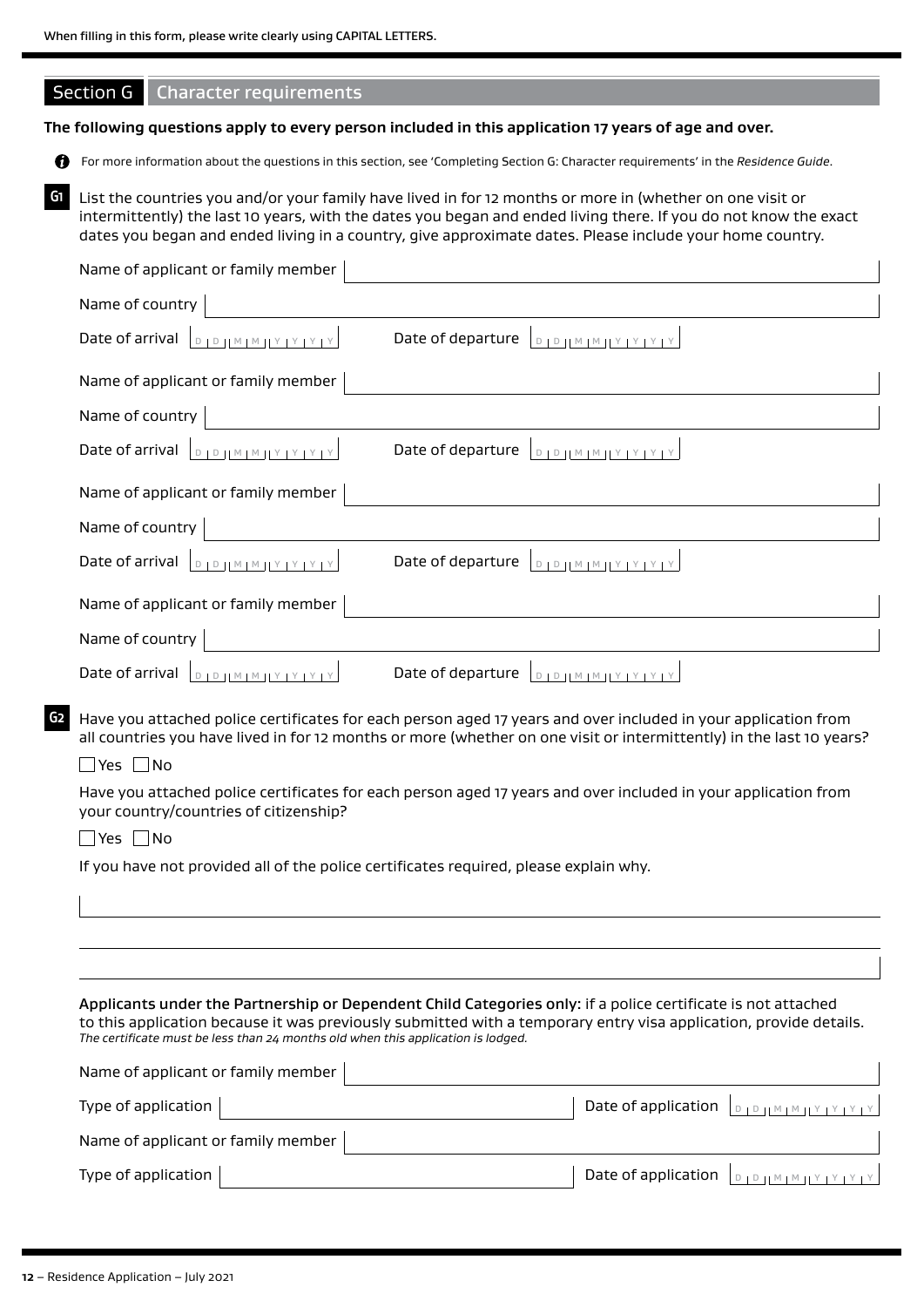|     | Name of applicant or family member                                                                                                                                                                                                                                                                                                                                                                                                                                                                         |                                                        |
|-----|------------------------------------------------------------------------------------------------------------------------------------------------------------------------------------------------------------------------------------------------------------------------------------------------------------------------------------------------------------------------------------------------------------------------------------------------------------------------------------------------------------|--------------------------------------------------------|
|     | Type of application                                                                                                                                                                                                                                                                                                                                                                                                                                                                                        | Date of application<br>$D + D + M + M + Y + Y + Y + Y$ |
|     | Name of applicant or family member                                                                                                                                                                                                                                                                                                                                                                                                                                                                         |                                                        |
|     | Type of application                                                                                                                                                                                                                                                                                                                                                                                                                                                                                        | Date of application<br>PIP IM IM IY IY IY IY           |
|     | For information on how to obtain a police certificate you can visit our website at www.immigration.govt.nz/policecertificate. If you do not<br>have access to the internet you can call us on 0508 55 88 55 if you are in New Zealand, or (09) 914 4100 if you are in Auckland; or contact<br>your nearest Immigration New Zealand office.                                                                                                                                                                 |                                                        |
| G3  | Have you, or anyone included in this application, been convicted at any time of any offence, including any driving<br>offence? Please note that this includes any conviction(s) outside of New Zealand subsequently cleared or wiped by 'clean slate' legislation.<br>Yes $\Box$ No                                                                                                                                                                                                                        |                                                        |
| G4  | Are you, or is anyone included in this application, currently:                                                                                                                                                                                                                                                                                                                                                                                                                                             |                                                        |
|     | • under investigation<br>_  No<br>Yes<br>• wanted for questioning<br>∣No<br>Yes<br>Yes $\Box$ No<br>• facing charges                                                                                                                                                                                                                                                                                                                                                                                       |                                                        |
|     | for any offence in any country?                                                                                                                                                                                                                                                                                                                                                                                                                                                                            |                                                        |
| G5  | Do you, or does anyone included in this application, currently have an outstanding arrest warrant in any country?<br>$Yes \Box No$                                                                                                                                                                                                                                                                                                                                                                         |                                                        |
| G6  | Have you, or has anyone included in this application, ever been:                                                                                                                                                                                                                                                                                                                                                                                                                                           |                                                        |
|     | ∐No<br>• excluded<br>Yes<br>• refused entry<br>∃No<br>Yes<br>• removed or deported<br>Yes $\Box$ No                                                                                                                                                                                                                                                                                                                                                                                                        |                                                        |
|     | from any country, excluding New Zealand?                                                                                                                                                                                                                                                                                                                                                                                                                                                                   |                                                        |
| G7  | Have you, or has anyone included in this application, ever been a member of, or adhered to,<br>any terrorist organisation?<br>$\Box$ Yes $\Box$ No                                                                                                                                                                                                                                                                                                                                                         |                                                        |
| G8  | Have you, or has anyone included in this application, at any time in a public speech or public comments, or public<br>broadcast, or in publicly distributing or publishing a document, argued that one race or colour is inherently<br>inferior or superior to another race or colour; or used language intended to encourage hostility or ill will against<br>any person or group of persons on the basis of colour, race, or ethnic or national origins of that person or group?<br>$\Box$ Yes $\Box$ No |                                                        |
| G9  | Have you, or has anyone included in this application, been (or currently are) a member of an organisation or<br>group which had objectives or principles based on hostility against people or groups on the basis of colour,<br>race or ethnic/national origins; or an assumption that persons of a particular race or colour are inherently inferior<br>or superior to other races or colours?<br>$\Box$ Yes $\Box$ No                                                                                    |                                                        |
| G10 | Have you, or has anyone included in this application, had (or currently have) an association with, membership<br>of, or involvement with, any government, regime, group or agency that has advocated or committed war crimes,<br>crimes against humanity and/or other gross human rights abuses?<br>_ Yes  __ No                                                                                                                                                                                           |                                                        |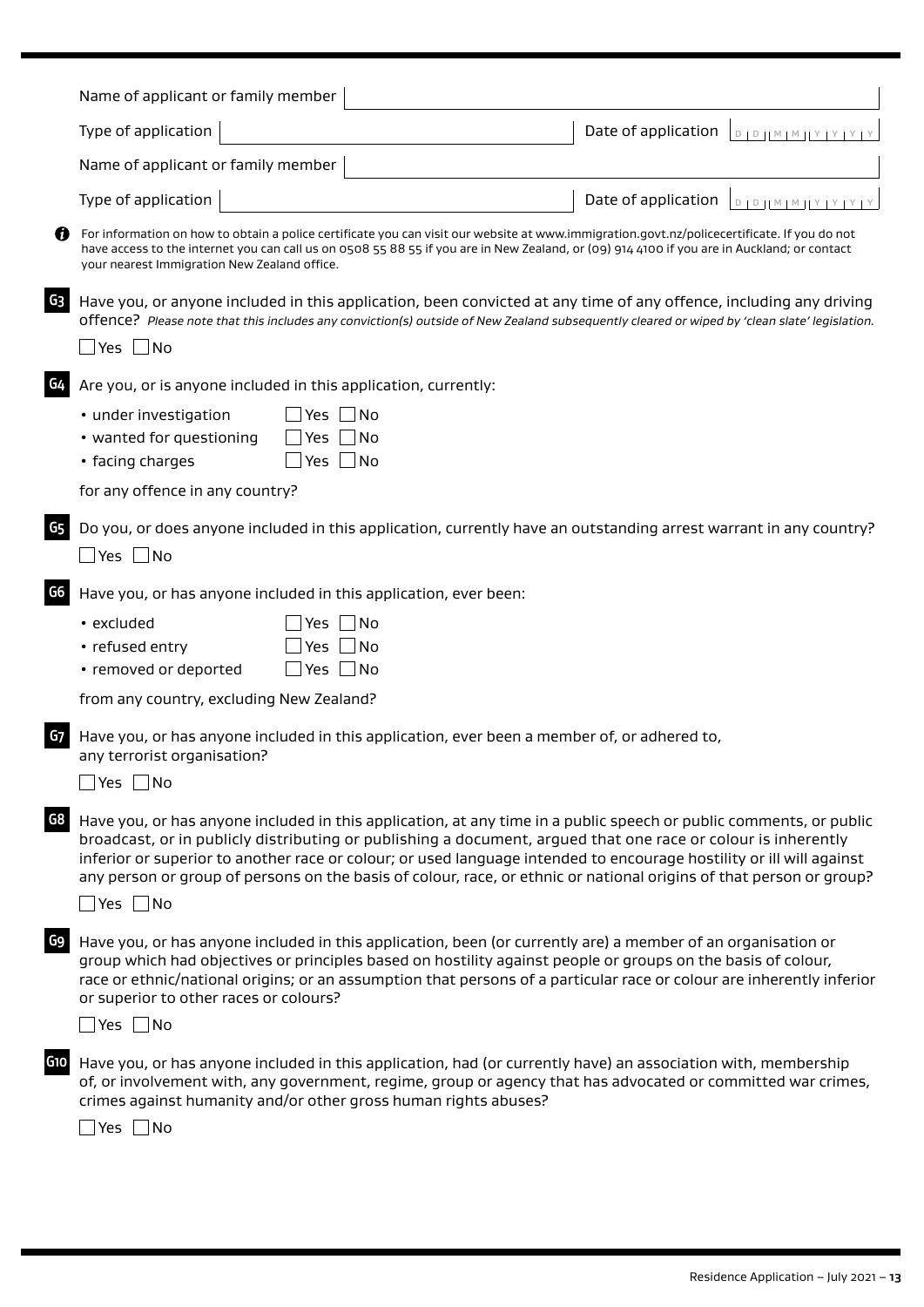$\overline{\phantom{a}}$ 

If you have answered yes to any of the questions in this section, provide full details below. This includes full details of any charges, convictions and the sentence or penalty imposed. Continue on a separate piece of paper if necessary.

| $\overline{\phantom{a}}$ | $\overline{\phantom{0}}$ |
|--------------------------|--------------------------|
|                          |                          |
|                          |                          |
|                          |                          |
|                          |                          |
|                          |                          |
|                          |                          |
|                          |                          |
|                          |                          |
|                          |                          |
|                          |                          |
|                          |                          |
|                          |                          |
|                          |                          |
|                          |                          |
|                          |                          |
|                          |                          |
|                          |                          |
|                          |                          |
|                          |                          |
|                          |                          |
|                          |                          |
|                          |                          |
|                          |                          |
|                          |                          |
|                          |                          |
|                          |                          |
|                          |                          |
|                          |                          |
|                          |                          |
|                          |                          |
|                          |                          |
|                          |                          |
|                          |                          |
|                          |                          |
|                          |                          |
|                          |                          |
|                          |                          |
|                          |                          |
|                          |                          |
|                          |                          |
|                          |                          |
|                          |                          |
|                          |                          |
|                          |                          |
|                          |                          |

## Section H Health requirements

**H1** Have you or any other person included in this application submitted a medical certificate (*General Medical Certificate (INZ 1007)* or *Limited Medical Certificate (INZ 1201)* and *Chest X-ray Certificate (INZ 1096)*), completed and dated by a medical practitioner within the last 36 months with another Immigration New Zealand application?

Yes *Provide details in the table below* 

No *A medical certificate (*General Medical Certificate (INZ 1007) *or* Limited Medical Certificate (INZ 1201)*) and* Chest X-ray Certificate (INZ 1096) *must be provided for every person included in this application. Go to* **H2**

*Note: A* Limited Medical Certificate (INZ 1201) *may only be completed by applicants applying for residence as the partner or dependent child of a New Zealand citizen or resident.*

| Full name        | Type of application | Date application was lodged<br>(DD/MM/YY) |
|------------------|---------------------|-------------------------------------------|
| $\mathbb{R}$     |                     |                                           |
| 2.               |                     |                                           |
| $\overline{3}$ . |                     |                                           |
| 4.               |                     |                                           |
|                  |                     |                                           |
| 6.               |                     |                                           |

If everyone included in the application has submitted a medical certificate and chest X-ray certificate in the last 36 months you do not need to provide further certificates now, unless:

- the health status of any applicant has deteriorated since their previous medical certificate was issued, or
- any applicant included in your application has spent six consecutive months since their last *Chest X-ray Certificate (INZ 1096)* was issued, in a country, area or territory not listed as having a low incidence of TB (see the leaflet *Health Requirements (INZ 1121)* for further information).

Otherwise we will tell you if you need any further medical information. *Go to* **H2** .

If not everyone included in the application has submitted medical certificates that were completed and dated by a medical practitioner within the last 36 months, they will have to provide certificates now. *Go to* **H2** .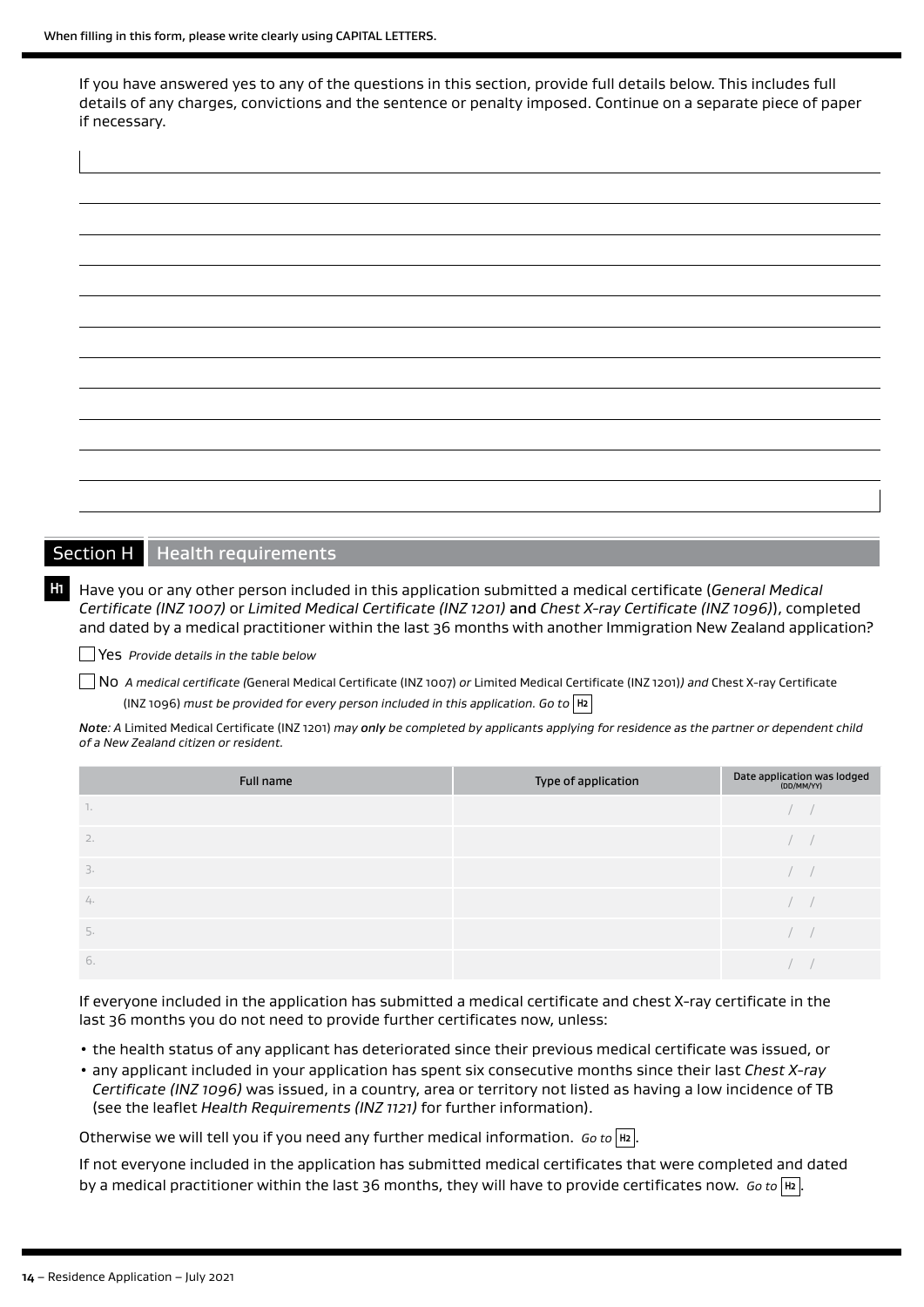**H2** Tick the option(s) below which applies to you:

• I do not have to provide any medical certificates or chest X-ray certificates at this stage.  $\Box$  Go to  $\overline{H4}$ 

- I am providing a *Medical Certificate(s)* for principal applicant partner child(ren). *Go to next section*
- I am providing a *Chest X-ray Certificate(s) (INZ 1096)* for  $\Box$  principal applicant  $\Box$  partner  $\Box$  child(ren). *Go to next section*
- A physician is submitting a medical and/or X-ray certificate for  $\Box$  principal applicant  $\Box$  partner  $\Box$  child(ren). *Go to* **H3**

**H3** Has the physician submitting your medical and/or X-ray certificates supplied you with an eMedical Reference Code (NZER)?

Yes *Enter your eMedical Reference Code(s) here:* \_\_\_\_\_\_\_\_\_\_\_\_\_\_\_\_\_\_\_\_\_\_\_\_\_\_\_\_\_\_\_\_\_\_\_\_\_\_\_\_\_\_ *Go to next section*

No *Enter the name of the clinic submitting your health information:* \_\_\_\_\_\_\_\_\_\_\_\_\_\_\_\_\_\_\_\_\_\_\_\_\_*Go to next section*

If the physician has returned the medical and/or X-ray certificate to you then you will need to submit these with your application.

Do you, or does anyone included in this application, have tuberculosis (TB)?  $\Box$  Yes  $\Box$  No

**H5** Do you, or does anyone included in this application have any medical condition that requires, or may require, one of the following during your stay in New Zealand?

- Renal dialysis  $\Box$  Yes  $\Box$  No • Hospital care  $\Box$  Yes  $\Box$  No
- Residential care\* $\Box$  Yes  $\Box$  No

*\*Residential care is defined as in-patient care for people with psychiatric, sensory or intellectual disabilities or live-in facilities for the aged.* 

**H6** Do you have a dependent child included in this application who requires special education services? *(See* Completing Section H: Health requirements *in the* Residence Guide (INZ 1002) *for further information).*

 $\Box$  Yes  $\Box$  No

**H7** If you have answered Yes to any of the questions in **H4** to **H6** , provide further details.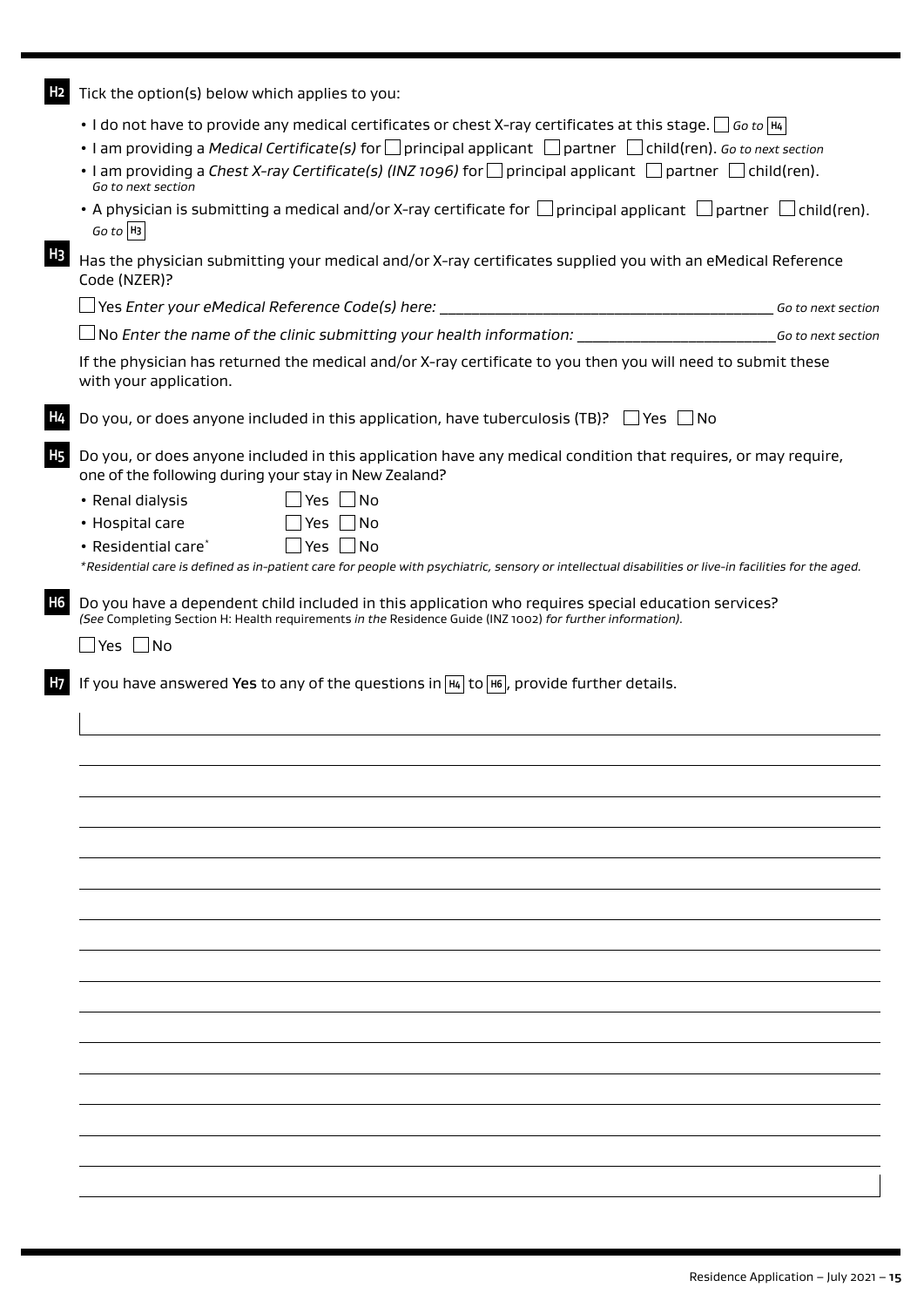## Checklist for sections A to H

**The Immigration regulations in New Zealand require that we only accept residence applications for consideration that include the documents below. Complete the following checklist to ensure that you have included all these documents.**

| OFFICE<br><b>USE</b><br>ONLY | Information and documents you must supply                                                                                                                    | CHECK<br><b>LIST</b> |
|------------------------------|--------------------------------------------------------------------------------------------------------------------------------------------------------------|----------------------|
|                              | I have completed and signed the application form.                                                                                                            |                      |
|                              | l have provided current passport(s) or certificate(s) of identity (original documents or certified copies) for every person included<br>in this application. |                      |
|                              | I have attached two passport-sized photographs of every person included in this application.                                                                 |                      |
|                              | I have attached full birth certificate(s) for every person included in this application.                                                                     |                      |
|                              | I have attached the application fee and immigration levy                                                                                                     |                      |
|                              | l or my physician have submitted a <i>General Medical Certificate (INZ 1007)</i> (less than three months old) for every applicant if required.               |                      |
|                              | l or my physician have submitted a Chest X-ray Certificate (INZ 1096) (less than three months old) for every applicant if required.                          |                      |
|                              | l or my physician have submitted a <i>Limited Medical Certificate (INZ 1201)</i> (less than three months old) for every applicant if required.               |                      |
|                              | l have attached police certificate(s) (less than six months old) for every person included in this application.                                              |                      |

Sections I to R set out the information and documents required for your application to be considered under the Residence from Work Category, Family Category, Refugee Family Support Category, Pacific Access Category, Samoan Quota Scheme, or Employees of a Relocating Business Category. You must provide ALL the information requested for the category you are applying under as outlined in the *Residence Guide (INZ 1002)*.

#### **Failure to provide any of the documents outlined above or the information required for Sections J to P may result in your application being returned.**

- If you are applying under Residence from Work Category (including the South Island Contribution resident visa) go to Section I: Residence from Work Category.
- If you are applying under Family: Partnership Category go to Section J: Family: Partnership Category.
- If you are applying under Family: Dependent Child Category go to Section K: Family: Dependent Child Category.
- If you are applying under Refugee Family Support Category go to Section L: Refugee Family Support Category.
- If you are applying under Pacific Access Category go to Section M: Pacific Access Category.
- If you are applying under Samoan Quota Scheme go to Section N: Samoan Quota Scheme.
- If you are applying under Employees of a Relocating Business Category go to Section O: Employees of a Relocating Business Category

### Section I Residence from Work Category

| n              |                                                                                          |                                                                                                               | For more information about the questions in this section, see Completing Section I: Residence from Work Category in the Residence Guide. |  |
|----------------|------------------------------------------------------------------------------------------|---------------------------------------------------------------------------------------------------------------|------------------------------------------------------------------------------------------------------------------------------------------|--|
| $\mathbf{I}$   | Which Work to Residence option below was your work visa approved for?                    |                                                                                                               |                                                                                                                                          |  |
|                | Long Term Skill Shortage List                                                            | Talent (Accredited Employer)<br>$\mathbf{1}$                                                                  | Talent (Arts and Culture)                                                                                                                |  |
|                | Talent (Sports)                                                                          | Religious Worker                                                                                              | South Island Contribution                                                                                                                |  |
| $\mathsf{I2}$  | Are you currently in New Zealand?                                                        |                                                                                                               |                                                                                                                                          |  |
|                | <b>PYes</b>                                                                              |                                                                                                               |                                                                                                                                          |  |
|                |                                                                                          | $\Box$ No You must be in New Zealand to lodge a residence application under the Residence from Work Category. |                                                                                                                                          |  |
| $\vert$ 3      |                                                                                          |                                                                                                               | What date was your work visa first granted? (If your work visa was granted while you were outside New Zealand                            |  |
|                | give the date you first arrived in New Zealand on that visa.) $\vert_{\text{D}+D}$       |                                                                                                               |                                                                                                                                          |  |
| 4              | What is the expiry date of your work visa? $\vert_{\text{DIPHMMINY} \times \text{PIVY}}$ |                                                                                                               |                                                                                                                                          |  |
| $\overline{5}$ | 24 months?<br><b>Yes</b>                                                                 |                                                                                                               | Have you held a Talent, South Island Contribution, or Long Term Skill Shortage List work visa for at least                               |  |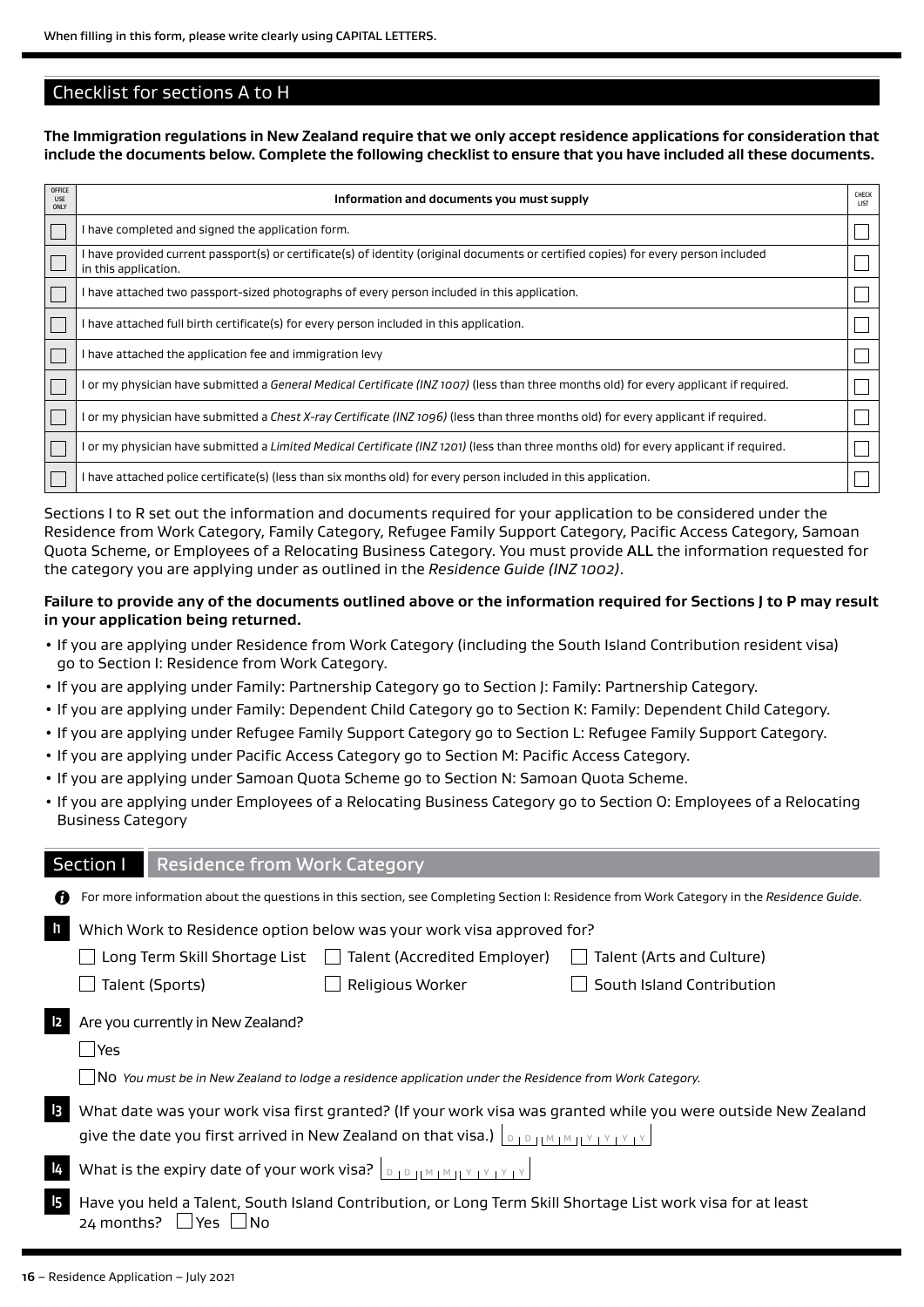## English language requirement for partner and dependants and Religious Worker applicants

**I6** Partners and dependent children aged 16 and over are required to meet English language requirements or prepurchase ESOL tuition.

Partners and dependent children included in applications for a South Island Contribution resident visa **do not** need to meet English language requirements or prepurchase ESOL tuition.

Indicate how your partner or dependent child(ren) aged 16 or over will meet English language requirements or whether they will preprurchase ESOL tuition. Write "N/A" or "not applicable" if no one else aged 16 or over is included in your application.

For more information, see our leaflet *English Language Information (INZ 1060)*. A

| Name of partner or dependant | Meets minimum standard of English?            |                                                |
|------------------------------|-----------------------------------------------|------------------------------------------------|
|                              | Yes - list evidence provided with application | No - intends to<br>prepurchase ESOL<br>tuition |
|                              |                                               | $\Box$ Yes $\Box$ No                           |
|                              |                                               | $\Box$ Yes $\Box$ No                           |
|                              |                                               | $\Box$ Yes $\Box$ No                           |
|                              |                                               | $\Box$ Yes $\Box$ No                           |
|                              |                                               | $\Box$ Yes $\Box$ No                           |
|                              |                                               | N <sub>O</sub><br>l Yes                        |

**I7** Principal applicants under Religious Worker instructions are required to meet a minimum standard of English. Please list below the evidence you have provided with your application to demonstrate you meet the minimum standard of English required for your application:

*Long Term Skill Shortage List, Talent (Accredited Employer), and South Island Contribution applicants go to* **I8** *.* 

*Talent (Arts, Culture and Sports) applicants go to* **I12** *.*

*Religious Worker applicants go to* |  $\text{II}_5$  |

# To be completed by Long Term Skill Shortage List, Talent (Accredited Employer), and South Island Contribution applicants

**I8** Give details of your employer(s) since your Long Term Skill Shortage List, Talent (Accredited Employer), or South Island Contribution work visa was granted.

| <b>Employer one</b> |  |  |
|---------------------|--|--|
|                     |  |  |

| To<br>From<br>$\begin{array}{c} 1 M H Y + Y + Y + Y \end{array}$<br>$Y + Y$      |
|----------------------------------------------------------------------------------|
| Name and address of employer                                                     |
|                                                                                  |
|                                                                                  |
| New Zealand Business Number (if applicable)<br>For help search: www.nzbn.govt.nz |
| Type of business                                                                 |
| Position held                                                                    |
| Base salary $ 5$                                                                 |
| Contact name and position                                                        |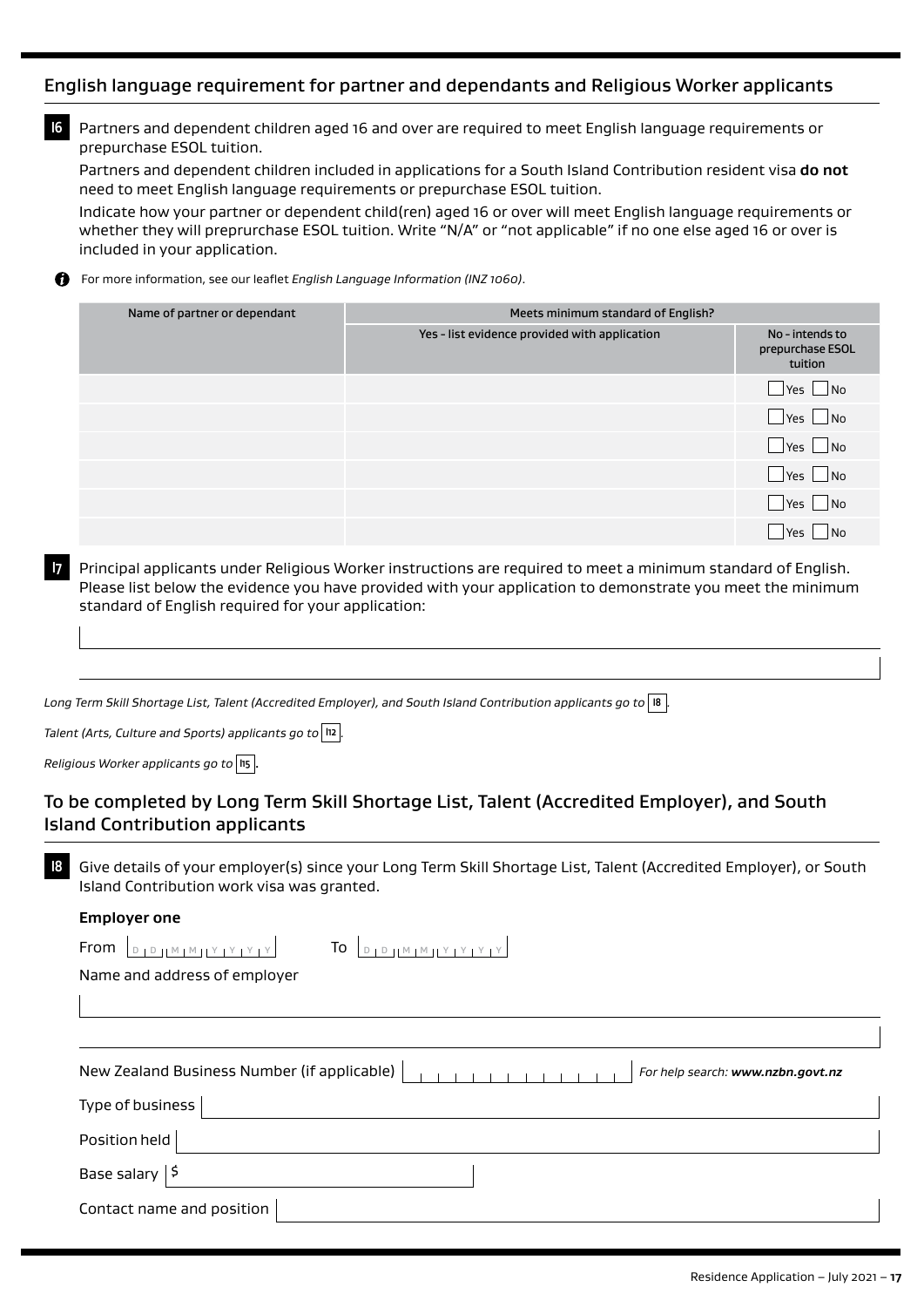When filling in this form, please write clearly using CAPITAL LETTERS.

|                                                                         | Telephone (daytime)                                                             | Fax                                                                                                               |
|-------------------------------------------------------------------------|---------------------------------------------------------------------------------|-------------------------------------------------------------------------------------------------------------------|
| Email                                                                   |                                                                                 |                                                                                                                   |
| <b>Employer two</b>                                                     |                                                                                 |                                                                                                                   |
| $D D D H M M M T Y T Y T Y T Y$<br>From<br>Name and address of employer | $\overline{10}$ $\sqrt{p_1 p_2}$ $\sqrt{M_1 M_1}$ $\sqrt{Y_1 Y_1 Y_2 Y_3}$      |                                                                                                                   |
|                                                                         | New Zealand Business Number (if applicable)                                     | For help search: www.nzbn.govt.nz<br><b>The Committee Committee Committee</b>                                     |
| Type of business                                                        |                                                                                 |                                                                                                                   |
| Position held                                                           |                                                                                 |                                                                                                                   |
| Base salary $ $$                                                        |                                                                                 |                                                                                                                   |
| Contact name and position                                               |                                                                                 |                                                                                                                   |
| Telephone (daytime)                                                     |                                                                                 | Fax                                                                                                               |
| Email                                                                   |                                                                                 |                                                                                                                   |
|                                                                         |                                                                                 | If you have more employer details to provide, please include them on a separate sheet.                            |
| No                                                                      | <b>Yes</b> Do you have a current registration certificate? $\Box$ Yes $\Box$ No | Is registration required in New Zealand to practise in the occupation you are employed in?                        |
| 110<br>_ Yes ∟ No                                                       | INZ-approved employer) in New Zealand for at least 24 months?                   | Talent (Accredited Employer) applicants only. Have you been employed by an accredited employer (or another        |
| Shortage List for at least 24 months?<br>$\Box$ Yes $\Box$ No           |                                                                                 | III Long Term Skill Shortage List applicants only. Have you been employed in an occupation on the Long Term Skill |
|                                                                         | week, in the region and industry that was specified on your visa?               | ID South Island Contribution applicants only. Have you been employed in a full-time role of at least 30 hours per |

Attach evidence (see the *Residence Guide*) of:

- employment in New Zealand since you were granted your Long Term Skill Shortage List, Talent (Accredited Employer), or South Island Contribution work visa
- full or provisional New Zealand registration if registration is required for your occupation (refer to the Long Term Skill Shortage List)
- For Long Term Skill Shortage and Talent (Accredited Employer) applicants only: current ongoing employment that meets the NZ\$55,000 minimum base salary requirement (per annum)
- For South Island Contribution applicants only: current ongoing employment or an offer of employment in the region and industry specified on your South Island Contribution work visa.

*Long Term Skill Shortage, Talent (Accredited Employer) and South Island Contribution applicants go to Section P: Declaration.*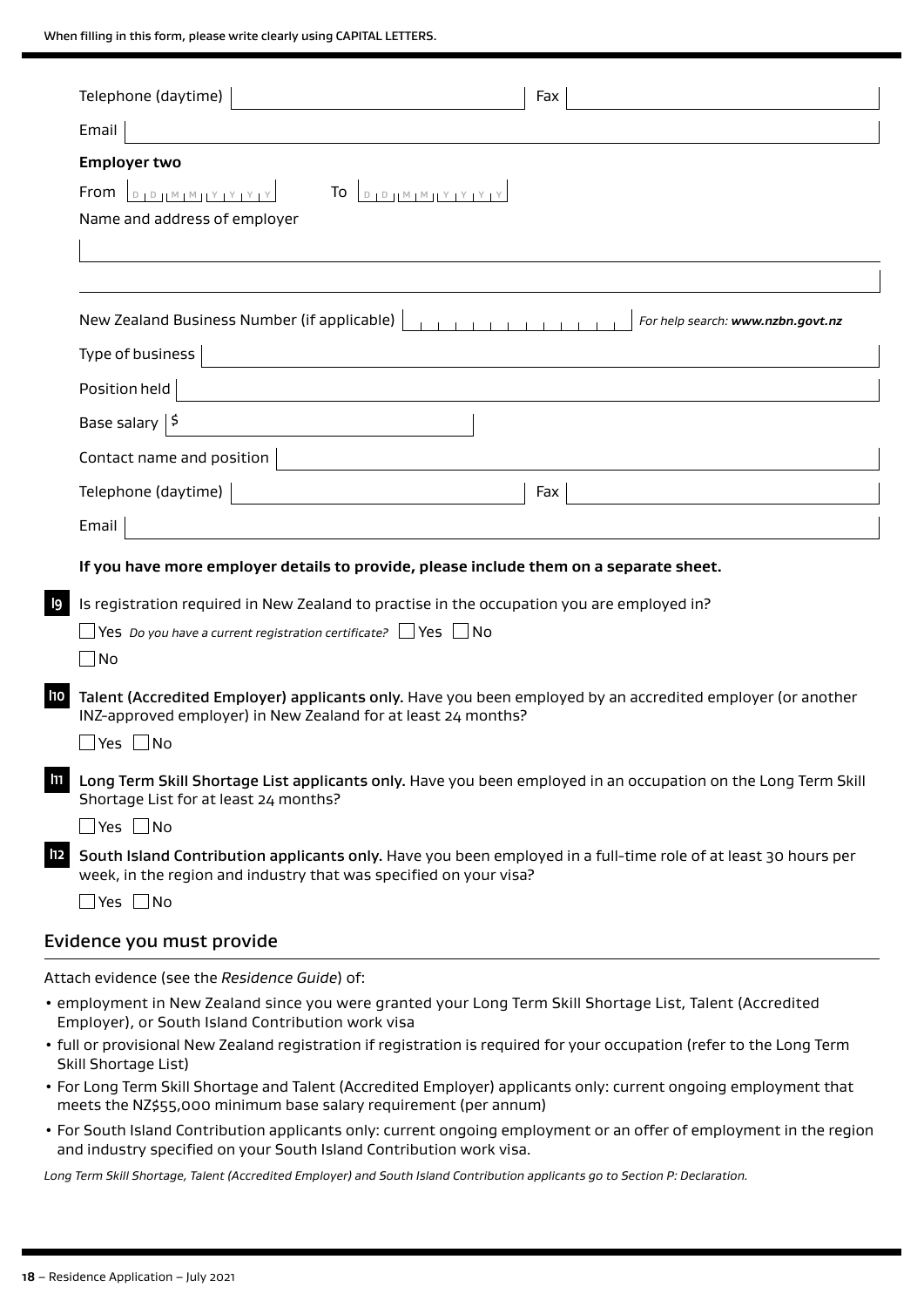## To be completed by Talent (Arts, Culture and Sports) applicants

| II3 | Have you attached a Talent (Arts, Culture and Sports) Sponsorship Form (INZ 1091) sponsoring you for residence?                                                                                                |
|-----|----------------------------------------------------------------------------------------------------------------------------------------------------------------------------------------------------------------|
|     | No<br>l Yes l                                                                                                                                                                                                  |
| 114 | Have you or any person included in this application applied for or been granted any form of welfare assistance<br>or benefits in New Zealand since you were granted your Talent work visa?<br>- I No<br>lYes l |
| 115 | Do you consent to INZ seeking confirmation from Work and Income that you have not applied for or been granted                                                                                                  |
|     | welfare assistance or benefits during this time? (If No, your application may be declined.)<br>- I No<br>- IYes I                                                                                              |
|     |                                                                                                                                                                                                                |
|     | Evidence you must provide                                                                                                                                                                                      |

Also attach evidence (see the *Residence Guide*) of:

- active engagement in your field over a period of 24 months in New Zealand including a completed Summary of Earnings form from the IRD
- your continued prominence in your field
- how your continued presence in New Zealand will enhance New Zealand's accomplishments and participation in arts, culture or sport.

*Talent (Arts, Culture and Sports) applicants go to Section P: Declaration*

### To be completed by Religious Worker instructions applicants

**I16** Have you been employed by a religious organisation as a religious worker on a Religious Worker work visa for at least three years?

 $\Box$ Yes  $\Box$ No

**I17** Have you or any person included in this application applied for or been granted any form of welfare assistance or benefits in New Zealand since you were granted a work visa under Religious Worker instructions?

 $\Box$ Yes  $\Box$ No

**I18** Do you consent to INZ seeking information from Work and Income that you, or any other person included in this application, have not applied for any form of welfare assistance or benefits during this time? (If No, your application may be declined)

 $\Box$ Yes  $\Box$ No

#### Evidence you must provide

Also attach evidence to support your resident visa application under Religious Worker instructions (see the Residence Guide), including:

- a completed Sponsorship Form for Religious Workers (INZ 1190), and
- evidence of the sponsoring organisation's financial ability to sponsor you for five years,
- an employment agreement or a description of the religious work from the sponsoring organisation, and
- evidence of a long-term need for a religious worker with the sponsoring organisation.

*Religious Worker applicants go to Section P: Declaration.*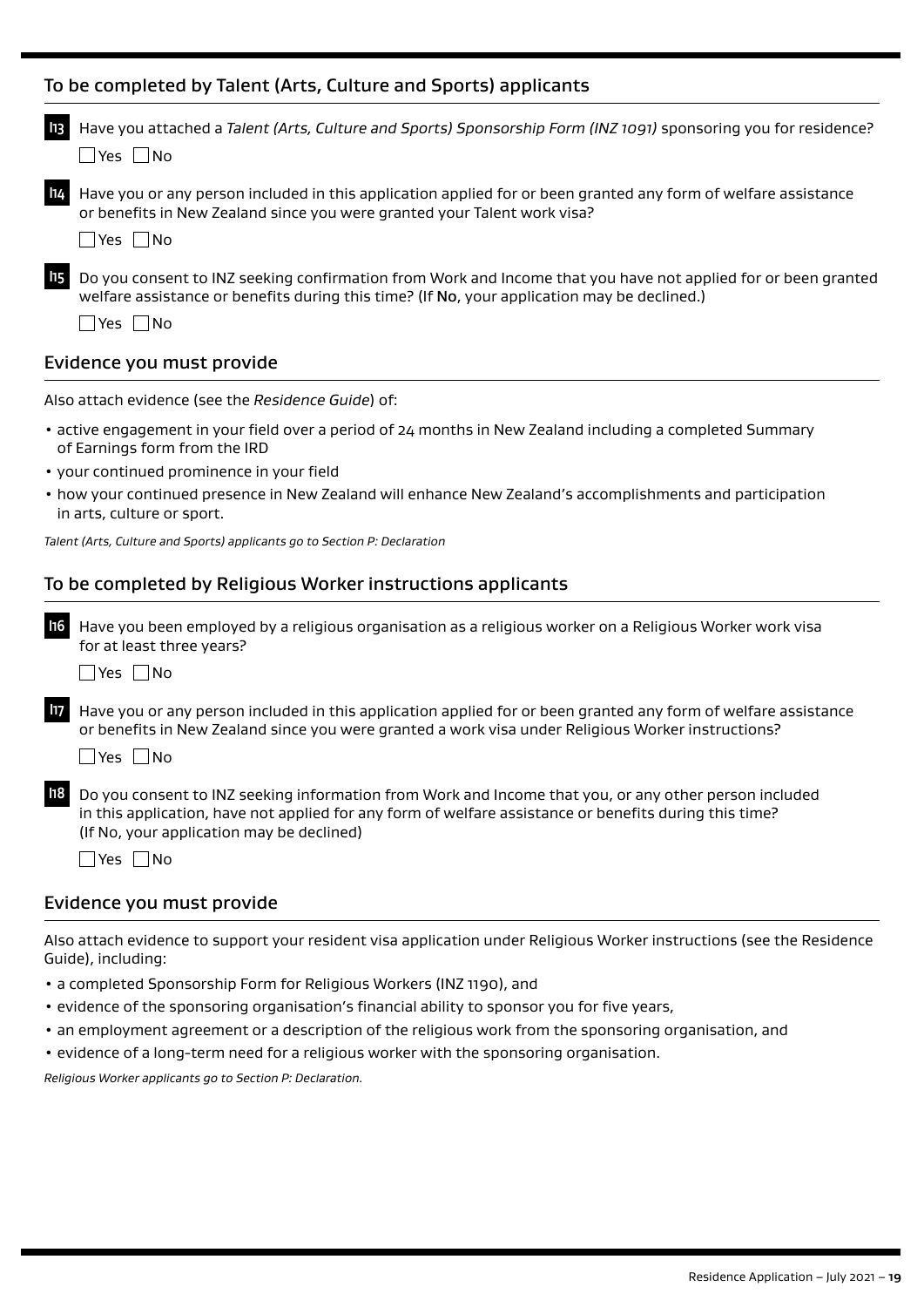|                 | <b>Family: Partnership Category</b><br>Section J                                                                                                                      |
|-----------------|-----------------------------------------------------------------------------------------------------------------------------------------------------------------------|
|                 | Partnership means either legally married, or in a civil union, or in a de facto relationship (whether opposite<br>or same sex).                                       |
|                 | For more information about the questions in this section, see 'Completing Section J: Family Category Partnership Instructions' in the<br>Residence Guide.             |
| $\vert$ 1       | New Zealand partner's family name or surname                                                                                                                          |
|                 | New Zealand partner's first name or given names                                                                                                                       |
|                 | This person is my:<br>$\Box$ spouse $\Box$ partner                                                                                                                    |
| $\overline{3}$  | If married, what was the date of your marriage and in what country did this marriage take place?                                                                      |
|                 | Country<br>Date<br>D   D     M   M     Y   Y   Y   Y                                                                                                                  |
| $\vert 4$       | If in a civil union, what was the date of your civil union?                                                                                                           |
| 15              | If in a de facto relationship, when did your relationship begin? Date $\int_{B} \log_{10} \frac{M}{M} \log_{10} \frac{N}{M}$                                          |
| J <sub>6</sub>  | How long have you been living together in this partnership? You must have lived together for 12 months or more<br>to be eligible for a visa under this category.      |
|                 | Years<br>Months                                                                                                                                                       |
|                 | Are you living in a genuine and stable relationship (entered into with the intention of being maintained<br>on a long-term and exclusive basis)? $\Box$ Yes $\Box$ No |
|                 | If you are not living together, please explain.                                                                                                                       |
|                 |                                                                                                                                                                       |
|                 |                                                                                                                                                                       |
|                 |                                                                                                                                                                       |
|                 |                                                                                                                                                                       |
|                 |                                                                                                                                                                       |
| $\overline{17}$ | Do you meet the minimum requirements for recognition of partnerships?<br>Yes<br>1No                                                                                   |
| 8               | Is your partner eligible to support you?<br>$\Box$ Yes $\Box$ No                                                                                                      |
| 9               | Is your partner a New Zealand citizen? $\Box$ Yes $\Box$ No                                                                                                           |
| J10             | Does your partner hold a New Zealand residence class visa? □ Yes<br>$\overline{\phantom{a}}$ No                                                                       |
| J11             | Does your partner hold a valid Australian passport? □ Yes □ No                                                                                                        |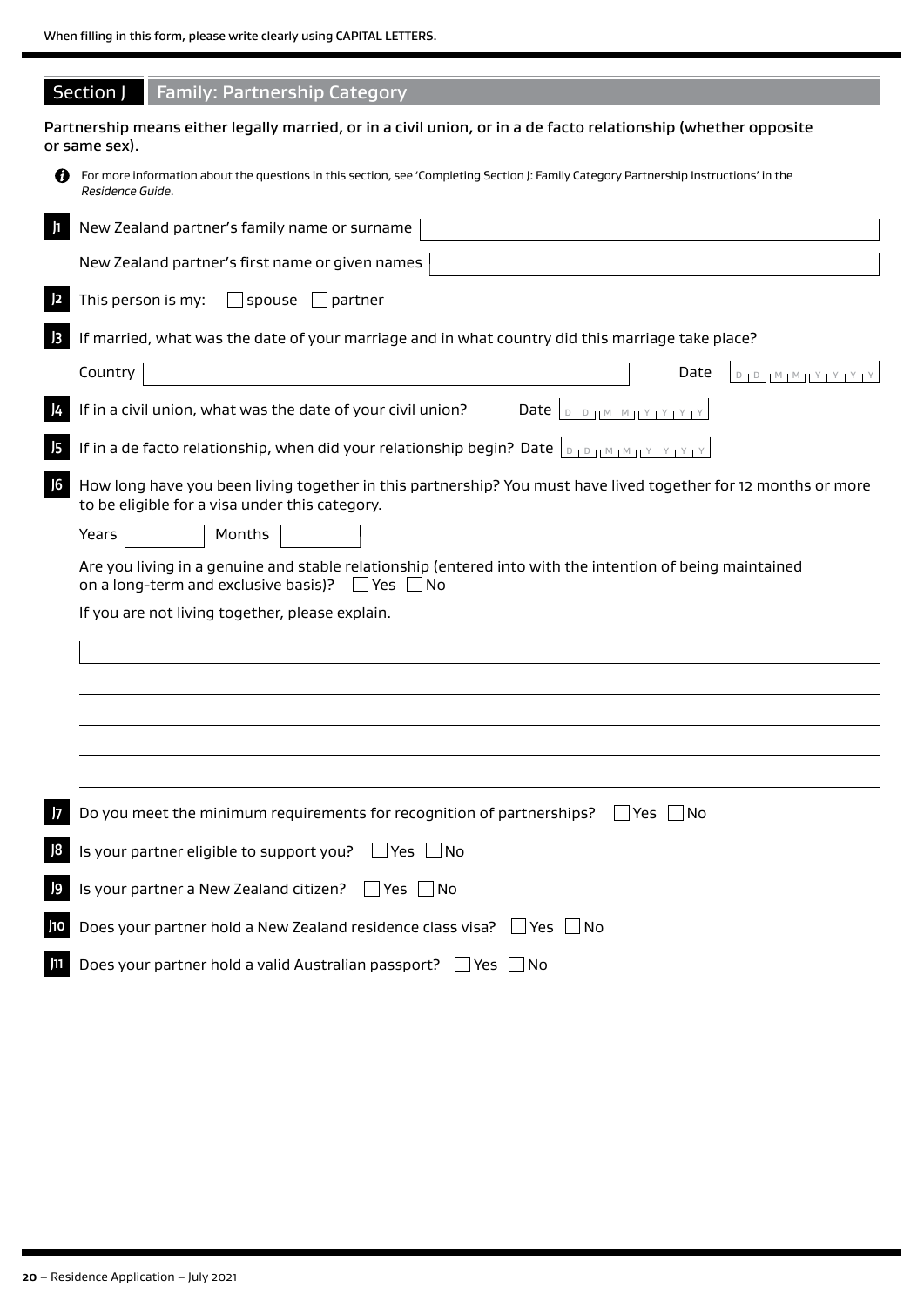# Evidence you must provide

You must provide:

- details of your New Zealand partner in sections D and E
- a *Partnership Support Form for Residence (INZ 1178)* completed by your partner
- evidence of your relationship as described in the Residence Guide at Completing Section K: Family: Partnership Category.

Your partner (if 17 years of age or over) must provide police certificate(s) for all countries that they have lived in for 12 months or more in the 10 years prior to the date the application is made. However, your partner does not need to provide a police certificate from New Zealand (we will obtain this on their behalf if required).

The onus is on you to provide as much evidence as possible to show you and your partner are living together in a genuine and stable partnership.

*Family: Partnership Category applicants go to Section P: Declaration.*

|                | <b>Section K</b> Family: Dependent Child Category                                                                                                                                                              |
|----------------|----------------------------------------------------------------------------------------------------------------------------------------------------------------------------------------------------------------|
| 61             | For more information about the questions in this section, see 'Completing Section K: Family Category: Dependent Child Instructions'<br>in the Residence Guide.                                                 |
| К1             | Are you aged 17 or under?                                                                                                                                                                                      |
|                | $\Box$ Yes $\Box$ No                                                                                                                                                                                           |
| К2             | Are you aged 18 to 20 years, with no children?<br>$\blacksquare$ Yes $\blacksquare$ No                                                                                                                         |
| K <sub>3</sub> | Are you aged 21 to 24 years, with no children and totally or substantially reliant on an adult (whether your<br>parent or not) for financial support, whether living with them or not?<br>$\Box$ Yes $\Box$ No |
| K4             | Are you the dependent child of a person who is a New Zealand citizen or residence class visa holder and<br>who is living in New Zealand?<br>$\Box$ Yes $\Box$ No                                               |
| К5             | Are you single? Note that single means you are not living together with a partner in a genuine and<br>stable relationship.<br>$\Box$ Yes $\Box$ No                                                             |
|                | Evidence you must provide                                                                                                                                                                                      |

You must provide evidence of your relationship to your New Zealand resident or citizen parent(s).

*Family: Dependent Child Category applicants go to Section P: Declaration.*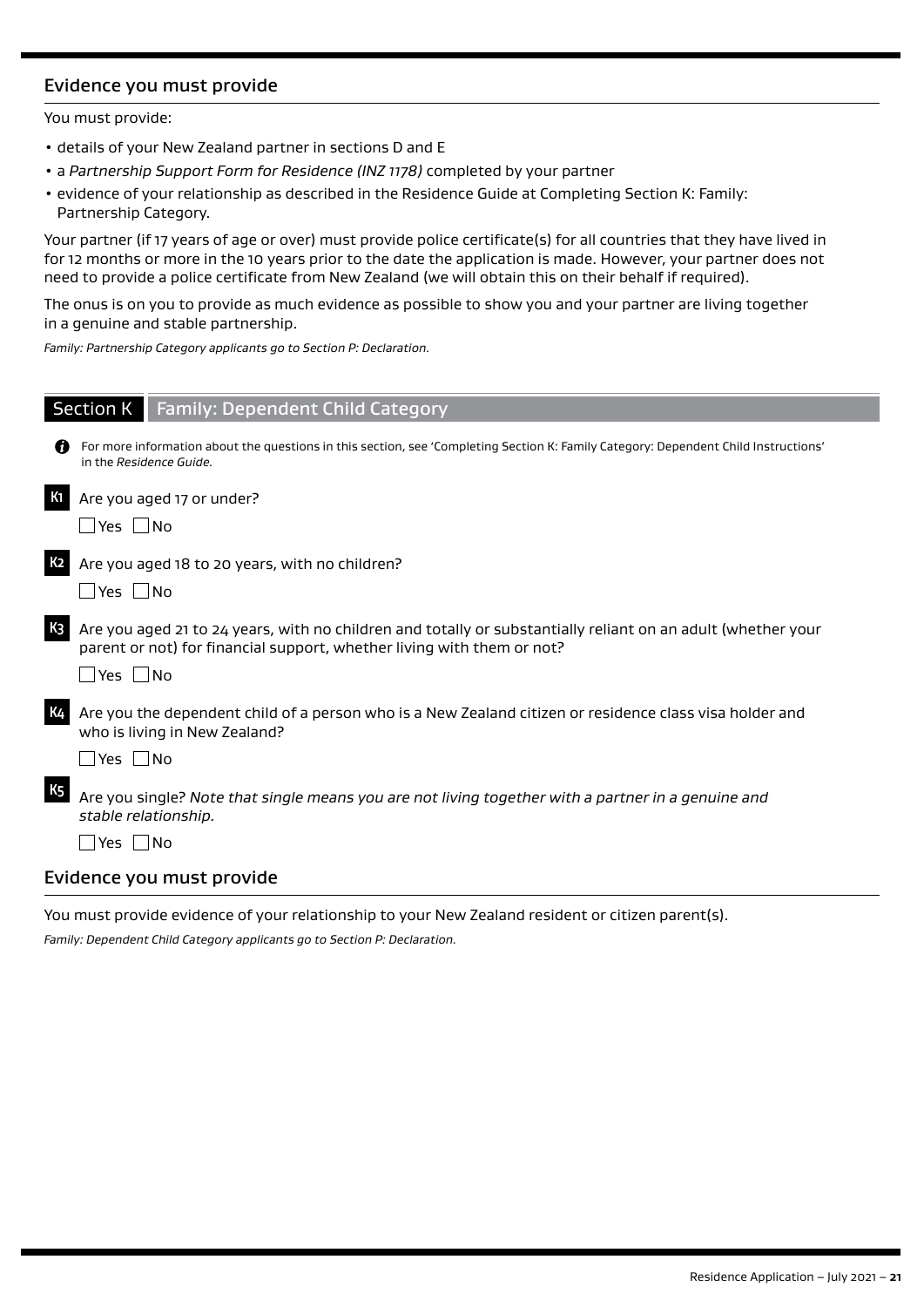|                | <b>Section L</b><br><b>Refugee Family Support Category</b>                                                                                                                                                                                                                                                                    |
|----------------|-------------------------------------------------------------------------------------------------------------------------------------------------------------------------------------------------------------------------------------------------------------------------------------------------------------------------------|
| 61             | For more information about the questions in this section, see 'Completing Section L: Refugee Family Support Category Instructions'<br>in the Residence Guide.                                                                                                                                                                 |
| $\mathbf{L}$   | Which tier of the Refugee Family Support Category do you want to apply under?                                                                                                                                                                                                                                                 |
|                | $\sqrt{\frac{1}{1}}$ Tier one Goto $\sqrt{2}$                                                                                                                                                                                                                                                                                 |
|                | Tier two Go to $\boxed{13}$                                                                                                                                                                                                                                                                                                   |
| L <sub>2</sub> | Tick the box that applies to you (tier one applicants only):                                                                                                                                                                                                                                                                  |
|                | My sponsor has no immediate family in New Zealand                                                                                                                                                                                                                                                                             |
|                | My sponsor is the sole carer of a dependent relative(s) in New Zealand on an ongoing basis. My sponsor has<br>no other immediate family in New Zealand (excluding their dependent relative or relatives being cared for).<br>The dependent relative also has no other immediate family in New Zealand (excluding my sponsor). |
|                | Note that if your sponsor is eligible under tier one on the basis that they are a sole carer, you must provide evidence that they are a sole carer.                                                                                                                                                                           |
| L <sub>3</sub> | Supply the following details about your sponsor:                                                                                                                                                                                                                                                                              |
|                | Your sponsor's registration reference number                                                                                                                                                                                                                                                                                  |
|                | Your sponsor's name                                                                                                                                                                                                                                                                                                           |
|                | Your sponsor's date of birth<br>$D + D + M + M + Y + Y +$                                                                                                                                                                                                                                                                     |
|                |                                                                                                                                                                                                                                                                                                                               |

#### Evidence you must provide

You must provide evidence of your relationship to your sponsor, and their immigration status.

*Refugee Family Support Category applicants go to Section P: Declaration.*

# Section M | Pacific Access Category For more information about the questions in this section, see 'Completing Sections M and N: Pacific Access Category/Samoan Quota Scheme' ➊ in the *Residence Guide.* **M1** Supply your registration reference number Do you have an offer of employment in New Zealand? □ Yes *You must submit evidence of your employment offer.* □ No

#### Evidence you must provide

You must submit evidence of your offer of employment.

*Pacific Access Category applicants go to Section P: Declaration.*

#### Section N Samoan Quota Scheme

For more information about the questions in this section, see 'Completing Sections M and N: Pacific Access Category/Samoan Quota Scheme' A in the *Residence Guide.*

| $\overline{\text{Ni}}$ Please supply your registration reference number $ $                                                               |  |
|-------------------------------------------------------------------------------------------------------------------------------------------|--|
| N <sub>2</sub> Do you have an offer of employment in New Zealand? $\Box$ Yes You must submit evidence of your employment offer. $\Box$ No |  |

#### Evidence you must provide

You must submit evidence of your offer of employment.

*Samoan Quota Scheme applicants go to Section P: Declaration*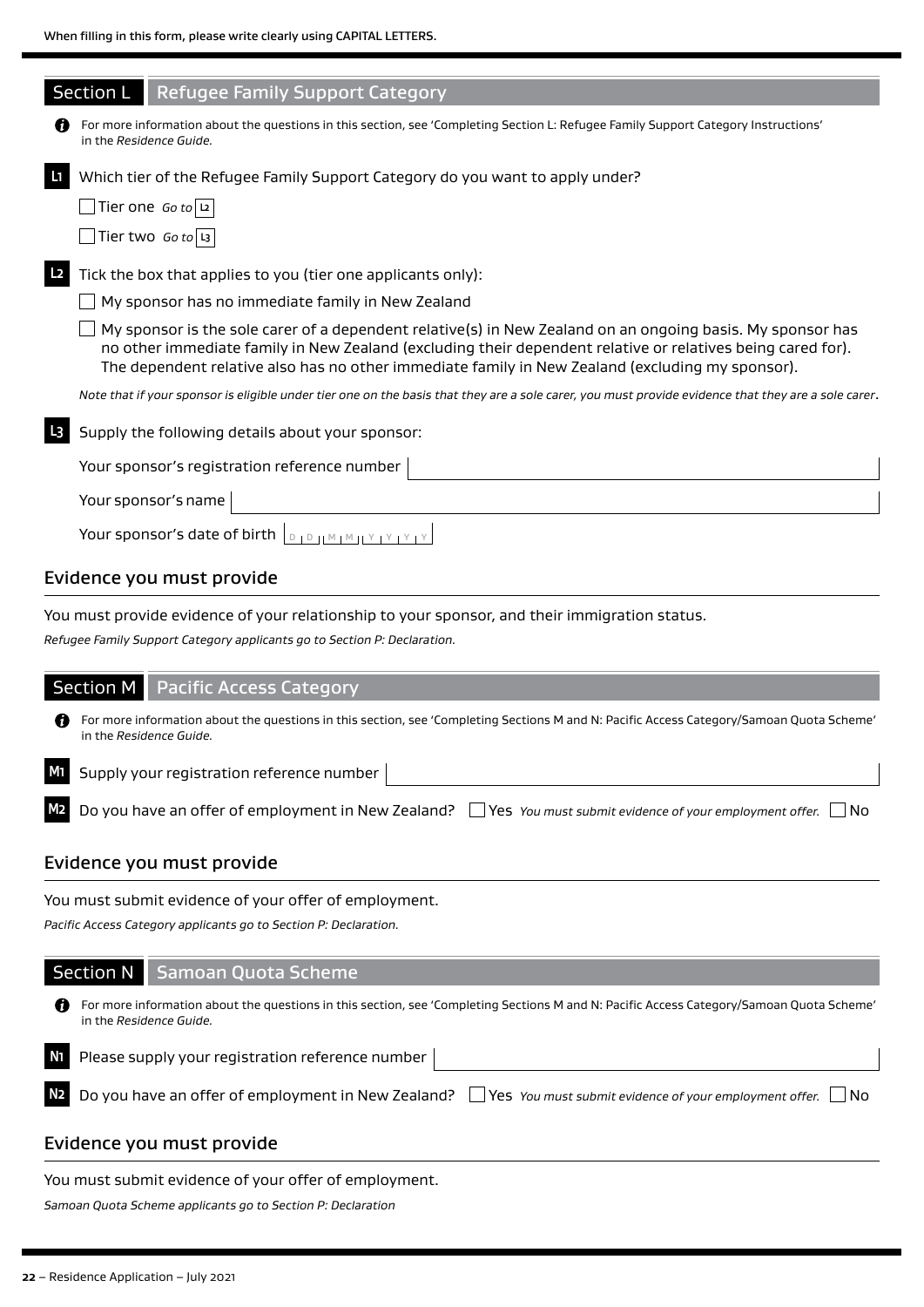# Section O Employees of a Relocating Business Category

#### **English language requirements apply to every person 16 years of age and over who is included in an application under Employees of a Relocating Business Category.**

Principal applicants must meet the minimum standard of English. Partners or dependent children included in this application may either show that they meet the minimum standard of English or pre-purchase English language tuition.



**O1** Does the principal applicant meet the minimum standard of English?

For more information, see our booklet *English Language Information [INZ 1060]*

Yes *List evidence provided with your application.* No *Your application cannot be approved.*

**O2** Partners and dependent children

A

| Name of partner or dependant | Meets minimum standard of English?            |                                                |
|------------------------------|-----------------------------------------------|------------------------------------------------|
|                              | Yes - list evidence provided with application | No - intends to<br>prepurchase ESOL<br>tuition |
|                              |                                               | $\Box$ Yes $\Box$ No                           |
|                              |                                               | $\Box$ Yes $\Box$ No                           |
|                              |                                               | $\Box$ Yes $\Box$ No                           |
|                              |                                               | $\Box$ Yes $\Box$ No                           |
|                              |                                               | $\Box$ Yes $\Box$ No                           |
|                              |                                               | $\Box$ Yes $\Box$ No                           |
|                              |                                               | $Yes$ No                                       |
|                              |                                               | Yes No                                         |

#### **O3** Trading name and address of business in New Zealand.

New Zealand Business Number (if applicable) **For Formation For help search:** [www.nzbn.govt.nz](http://www.nzbn.govt.nz)

**O4** Your role/involvement in the business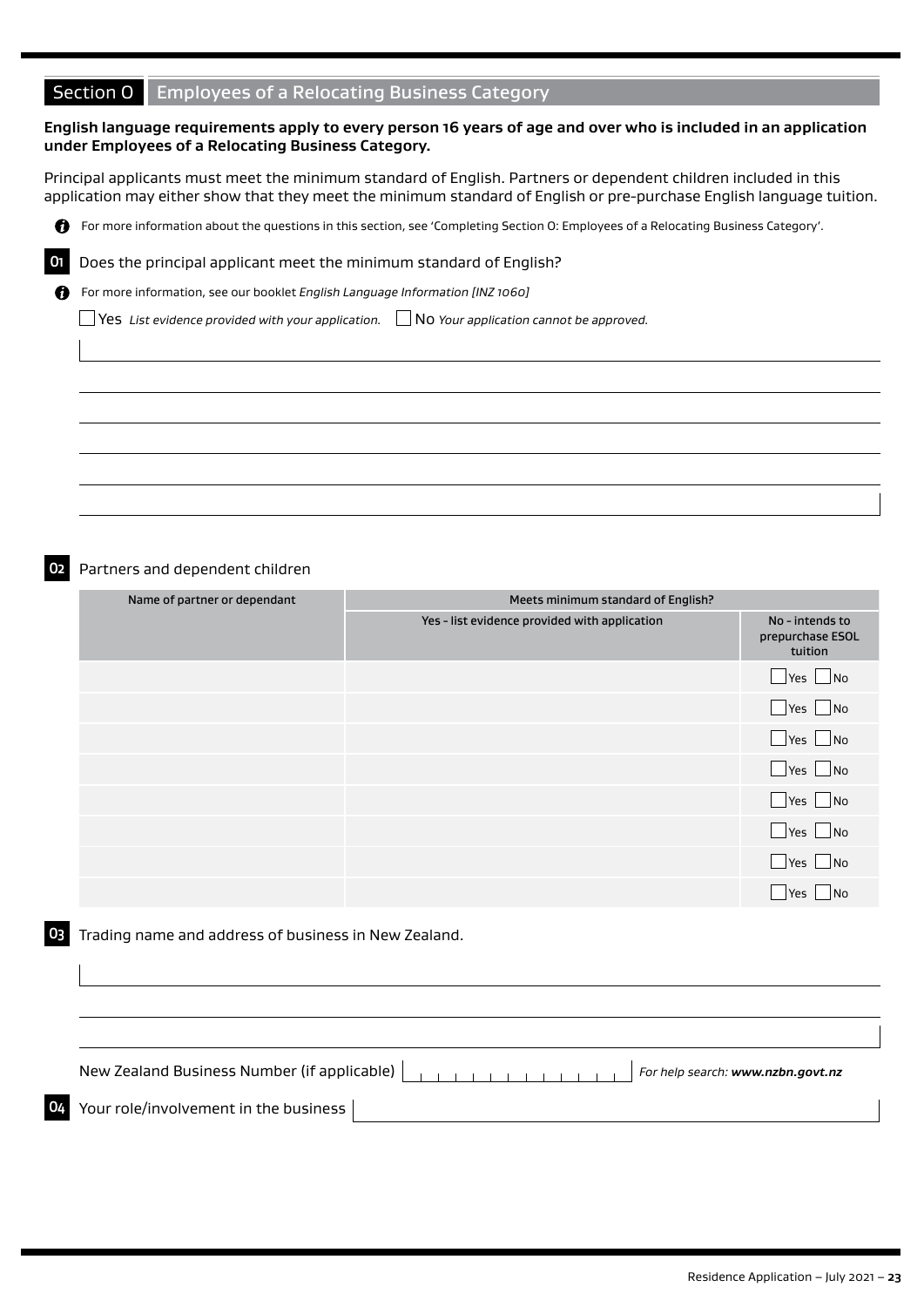### Your educational qualifications

| Date obtained<br>(DD/MM/YY) | Qualification | Educational institution (if applicable) |
|-----------------------------|---------------|-----------------------------------------|
|                             |               |                                         |
|                             |               |                                         |
|                             |               |                                         |
|                             |               |                                         |
|                             |               |                                         |
|                             |               |                                         |

#### **O6** Your work experience

| Date from<br>(DD/MM/YY) | Date to<br>(DD/MM/YY)                                                                                                                                                                                                                                                                                                              | Organisation | <b>Position</b> |
|-------------------------|------------------------------------------------------------------------------------------------------------------------------------------------------------------------------------------------------------------------------------------------------------------------------------------------------------------------------------|--------------|-----------------|
| $\sqrt{2}$              | $\sqrt{2}$                                                                                                                                                                                                                                                                                                                         |              |                 |
| $\sqrt{2}$              | $\sqrt{2}$                                                                                                                                                                                                                                                                                                                         |              |                 |
| $\sqrt{2}$              | $\overline{a}$ and $\overline{a}$ and $\overline{a}$ and $\overline{a}$ and $\overline{a}$ and $\overline{a}$ and $\overline{a}$ and $\overline{a}$ and $\overline{a}$ and $\overline{a}$ and $\overline{a}$ and $\overline{a}$ and $\overline{a}$ and $\overline{a}$ and $\overline{a}$ and $\overline{a}$ and $\overline{a}$ and |              |                 |
|                         |                                                                                                                                                                                                                                                                                                                                    |              |                 |

#### **O7** Are you eligible for residence under any other category?

See the *Self-Assessment Guide for Residence in New Zealand (INZ 1003)* for eligibility requirements for other residence categories.

Yes *Your application cannot be approved under the Employee of a Relocating Business Category*

 $\Box$ No

**O8** Have all businesses you have had significant influence over complied with all immigration, employment and taxation laws?

Significant influence includes, but is not limited to, control of management and administrative functions when acting as a director or senior manager.

Yes No *Provide details*

**O9** Have you ever been investigated by the Serious Fraud Office or the New Zealand Police for any offences arising in the course of, or resulting from, business dealings?

| $\Box$ Yes Provide details | $\Box$ No |
|----------------------------|-----------|
|----------------------------|-----------|

**O10** Have you ever been involved in business fraud or financial impropriety?

Yes *Provide details* No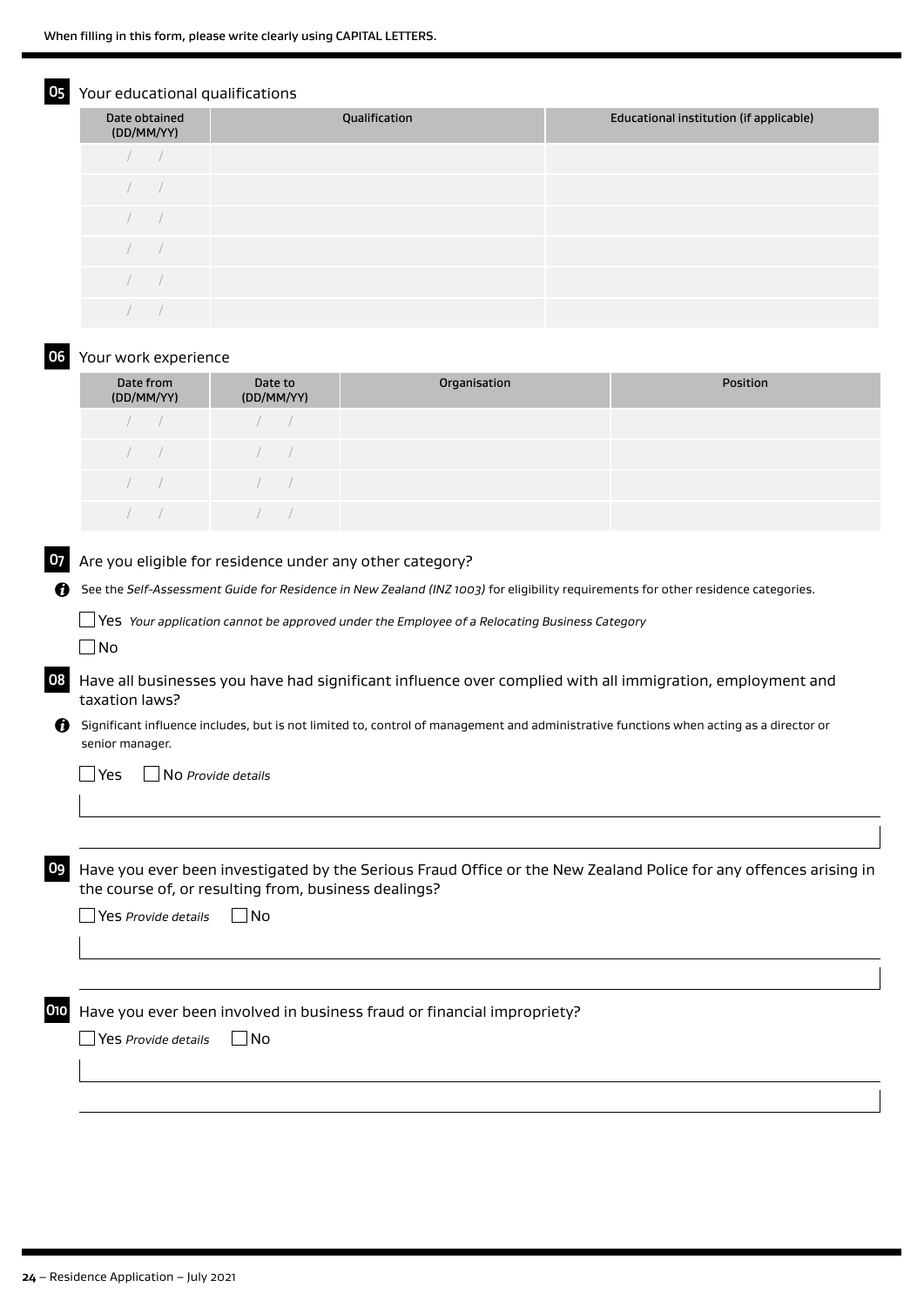# Evidence you must provide

Attach evidence (see the Residence Guide) of:

A letter to Immigration New Zealand from the Chief Executive Officer (CEO) of the relocating business that

- explains why the business is relocating and what the benefits will be to New Zealand; and
- provides details of the employee(s) to be relocated explaining why they are not eligible for approval under any of the other categories of residence instructions.

The relocation of the business must be supported by New Zealand Trade and Enterprise (NZTE). INZ will consult with NZTE to determine their support of your application.

# Section P Declaration

**This section must be signed by the principal applicant and any partner and dependent children aged 18 years and over who are included in the application. Make sure you understand the declarations below before you sign them.**



For more information about the declaration, see Section 'Completing Section P: Declaration' in the *Residence Guide*.

I understand that if I make any false statements, or provide any false or misleading information, or have changed or altered this form in any way, my application may be declined, or I may become liable for deportation.

I understand the notes and questions in this form and I declare the information given about myself, my partner and any children is true and complete.

I declare that I have listed all my family members, including any adopted by custom and my grandparents or legal guardians (if any) if both my parents are deceased, and understand that the non-declaration of any family members may result in that family member not being recognised as part of my family in future applications.

I will inform Immigration New Zealand of any relevant fact or change of circumstances that may (i) affect the decision on my application for a visa, or (ii) affect the decision to grant entry permission based on the visa for which I am applying.

I am aware that convictions for certain criminal offences committed up to 10 years after first being granted a residence class visa can result in deportation from New Zealand.

I declare that there are no matters or warrants outstanding, or investigations of any kind, which could have any current or future effect on the assessment of my good character or the good character of any other persons included in this application.

I understand that if I have received immigration advice from an immigration adviser and if that immigration adviser is not licensed under the Immigration Advisers Licensing Act 2007 when they should be, Immigration New Zealand will return my application.

I understand that Immigration New Zealand may provide information about my entitlement to work to potential employers via the online VisaView system. VisaView is authorised by legislation.

I authorise INZ to make any enquiries it deems necessary in respect of the information provided on this form and/or accompanying documentation, and to share this information with other government agencies (including overseas agencies) to the extent necessary to make decisions about my immigration status.

I authorise any agency whether in New Zealand or overseas, including but not limited to border or immigration agencies, education providers, financial institutions, foreign embassies, government authorities, healthcare providers, police or other law enforcement agencies, that holds information (including personal information) related to information on this form and/or accompanying documentation to disclose that information to Immigration New Zealand.

I authorise INZ to provide information about my state of health and my immigration status to any health service agency. I authorise any health service agency to provide information about my state of health to INZ.

I accept that any advice given to me by INZ before lodging this application was intended to assist me, and acting on that does not mean that my application for residence will be approved.

I understand that in order to work in certain occupations in New Zealand, registration is required by law. I accept that the granting of a residence class visa does not guarantee that registration will be granted.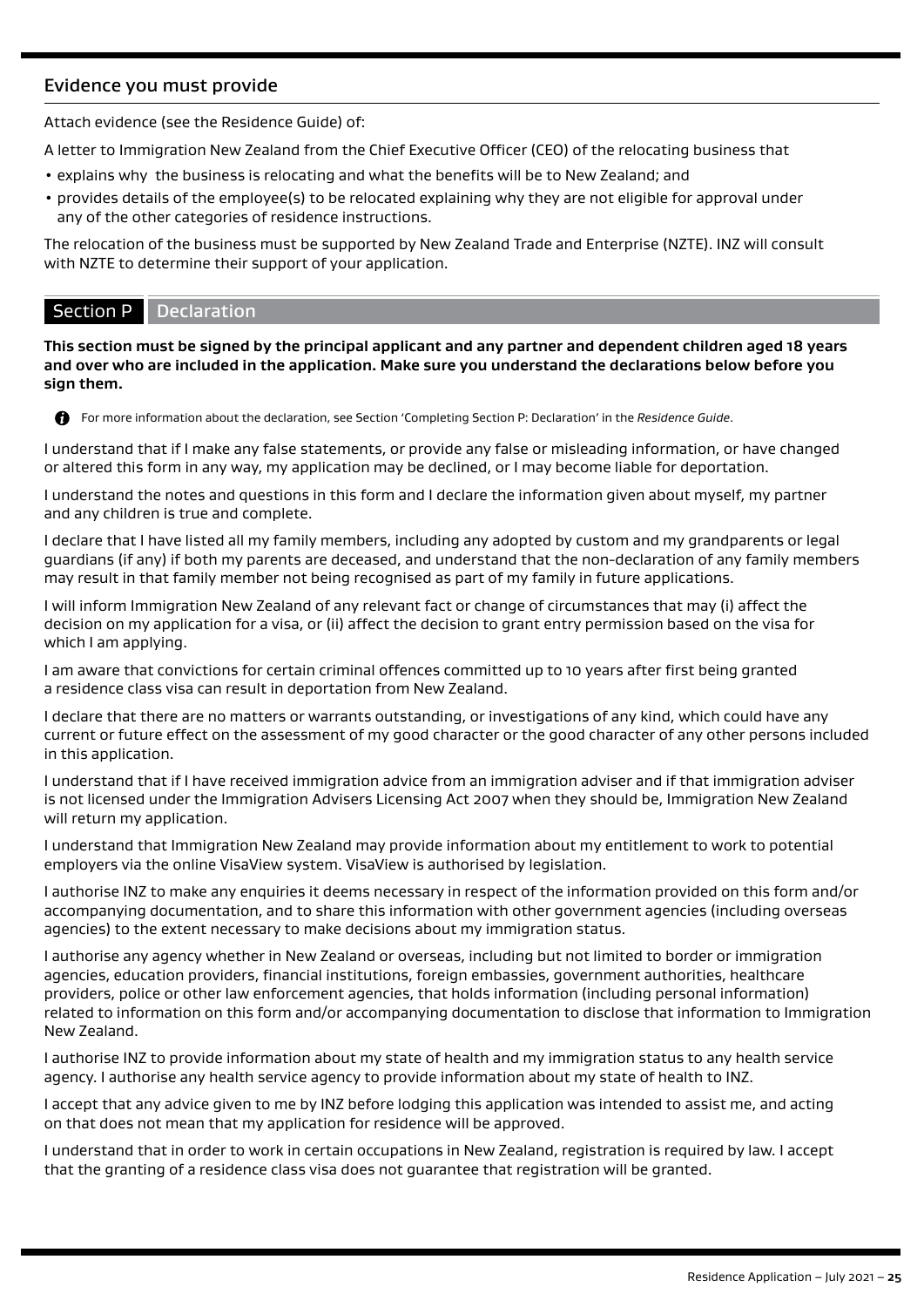I have sufficient personal resources to maintain myself and my dependants for at least my first 24 months as a resident in New Zealand. (This does not apply to applicants under the Refugee Family Support Category, applicants under the Family categories or whose sponsor has been recognised as a refugee, applicants under the Family: Partnership Category or Family: Dependent Child Category, or applicants under the Religious Worker instructions.)

The personal resources I will use are (tick at least one):

- П my cash and assets
	- a verified definite offer of employment in New Zealand (evidence attached).

I agree that information about my personal resources and the contents of this form may be provided to Work and Income (a service unit of the Ministry of Social Development) if I apply for an emergency benefit. I understand that I will need to give a copy of this declaration to Work and Income if I apply for an emergency benefit.

I understand that I am not entitled to an emergency benefit, unemployment benefit on grounds of hardship or sickness benefit on grounds of hardship from Work and Income for the first 24 months of my residence in New Zealand unless I can show that I am in hardship. I also understand that if I apply for an emergency benefit, unemployment benefit on grounds of hardship or sickness benefit on grounds of hardship that I will need to show that I cannot support myself and my dependants before any application for emergency benefit, unemployment benefit on grounds of hardship or sickness benefit on grounds of hardship is considered. I understand that my application for an emergency benefit, unemployment benefit on grounds of hardship or sickness benefit on grounds of hardship may be declined if I have deprived myself of income or property, by gift or any other method.

If my application is approved under the Talent (Arts, Culture and Sports) Instructions, I agree that the Ministry of Social Development may provide INZ with:

- any information concerning welfare assistance that I (or any other person included in my application for residence) have applied for, or have been granted, during the five years in which my residence in New Zealand is supported, and
- any information that I provide to the Ministry of Social Development about my sponsor.

Should my residence application be approved under Religious Worker instructions, I understand that my resident visa will be subject to the condition, under Section 55 of the Immigration Act 2009, that my sponsor must meet the obligations they agreed to in the *Sponsorship Form for Religious Workers (INZ 1190)* for five years. If my sponsor fails to meet their obligations, I understand I may be liable for deportation. I agree that the Ministry of Social Development may provide INZ with:

- any information concerning welfare assistance that I (or any other person included in my application for residence) have applied for, or have been granted, during the five years in which my residence in New Zealand is supported, and for the period since I was granted a work visa under Religious Worker immigration instructions, and
- any information that I provide to the Ministry of Social Development about my sponsor.

Should my residence application be approved under the Talent (Arts Sport and Culture) Instructions, I understand that my resident visa will be subject to the condition under section 55 of the Immigration Act 2009 for two years, that my sponsor must meet the obligations they agreed to in the *Talent (Arts, Culture and Sports) Sponsorship Form (INZ 1091)*. If my sponsor fails to meet their obligations, I understand I may become liable for deportation.

| Signature of principal applicant                                                   |                                             |
|------------------------------------------------------------------------------------|---------------------------------------------|
| Signature of partner                                                               | Date $\vert_{\text{DIPHMIMINY}$             |
| Signature of parent or guardian if principal applicant is under 18 years of age    |                                             |
| Signatures of accompanying dependent children over 18 years of age (if applicable) |                                             |
| Child one                                                                          | Date $\vert_{\text{DIPHMIMIVIVIVIV}}$       |
| Child two                                                                          | Date $\vert_{\text{DIPHMMMYTYTYY}}$         |
| Child three                                                                        | Date $D_{1}D_{1}M_{1}M_{1}Y_{1}Y_{1}Y_{1}Y$ |
| Child four                                                                         | Date $\Box$                                 |
| Child five                                                                         | Date $ $<br>$M + M + Y + Y +$               |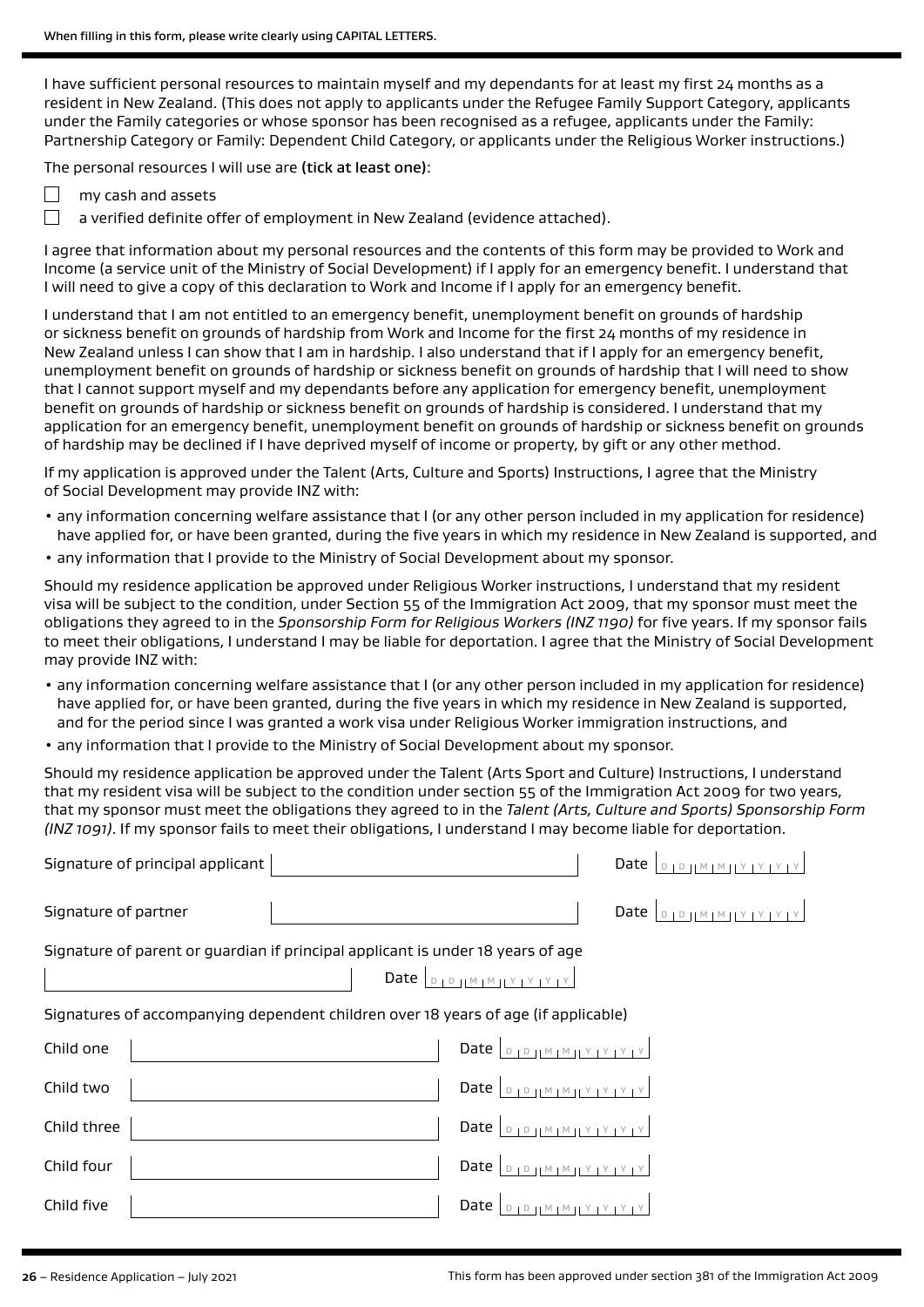| Child six   | Date $\left  \begin{array}{c} 0 & 0 \\ 0 & 1 \end{array} \right $ M $\left  \begin{array}{c} 0 & 0 \\ 0 & 1 \end{array} \right $ |
|-------------|----------------------------------------------------------------------------------------------------------------------------------|
| Child seven | Date $\left  \begin{array}{c} 0 & \text{if } m \neq 1 \end{array} \right $                                                       |
| Child eight | Date $\vert_{D+D+ M+M+1 Y+Y+Y} $                                                                                                 |
| Child nine  |                                                                                                                                  |
| Child ten   |                                                                                                                                  |

# Section Q Immigration adviser's details

**This section must be completed by the applicant's immigration adviser. If the applicant has authorised all advisers within an organisation to act on their behalf at B5 , only the person named at B3 must complete this section. If the applicant does not have an immigration adviser, this section does not have to be completed.**

| Tick the one option that applies to you.                                                                                                                                                                                                                                          |
|-----------------------------------------------------------------------------------------------------------------------------------------------------------------------------------------------------------------------------------------------------------------------------------|
|                                                                                                                                                                                                                                                                                   |
| I am a licensed immigration adviser under the New Zealand Immigration Advisers Licensing Act 2007. Go to $\alpha$                                                                                                                                                                 |
| am exempt from licensing under the New Zealand Immigration Advisers Licensing Act 2007. Go to $ s $                                                                                                                                                                               |
| If you are unlicensed when you should be licensed under the Immigration Advisers Licensing Act 2007, Immigration New Zealand<br>will return your client's application. It is an offence to provide immigration advice without holding a licence, unless you are exempt.           |
| Licensed advisers. Please provide your licence details.                                                                                                                                                                                                                           |
| Licence type                                                                                                                                                                                                                                                                      |
| $\Box$ full $\Box$ provisional $\Box$ limited. List conditions specified in the register.                                                                                                                                                                                         |
|                                                                                                                                                                                                                                                                                   |
|                                                                                                                                                                                                                                                                                   |
| Licence number $ 2, 0$<br>Go to Section R: Declaration by person assisting the applicant.                                                                                                                                                                                         |
| Exempt from licensing. Tick one box below to show why you are exempt from licensing.                                                                                                                                                                                              |
| I provided immigration advice in an informal or family context only, and I did not provide the advice<br>systematically or for a fee.                                                                                                                                             |
| I am a New Zealand member of Parliament or member of their staff and I provided immigration advice<br>as part of my employment agreement.                                                                                                                                         |
| I am a foreign diplomat or consular staff.                                                                                                                                                                                                                                        |
| I am an employee of the New Zealand public service and I provided immigration advice within the scope<br>of my employment agreement.                                                                                                                                              |
| I am a lawyer and I hold a current practising certificate as a barrister or as a barrister and solicitor of the<br>High Court of New Zealand.                                                                                                                                     |
| I am employed by, or I am working as a volunteer for, a New Zealand community law centre where at least one<br>lawyer is on the employing body of the community law centre or is employed by or working as a volunteer for<br>the community law centre in a supervisory capacity. |
| I am employed by, or I am working as a volunteer for, a New Zealand citizens advice bureau.<br>Go to Section R: Declaration by person assisting the applicant.                                                                                                                    |
|                                                                                                                                                                                                                                                                                   |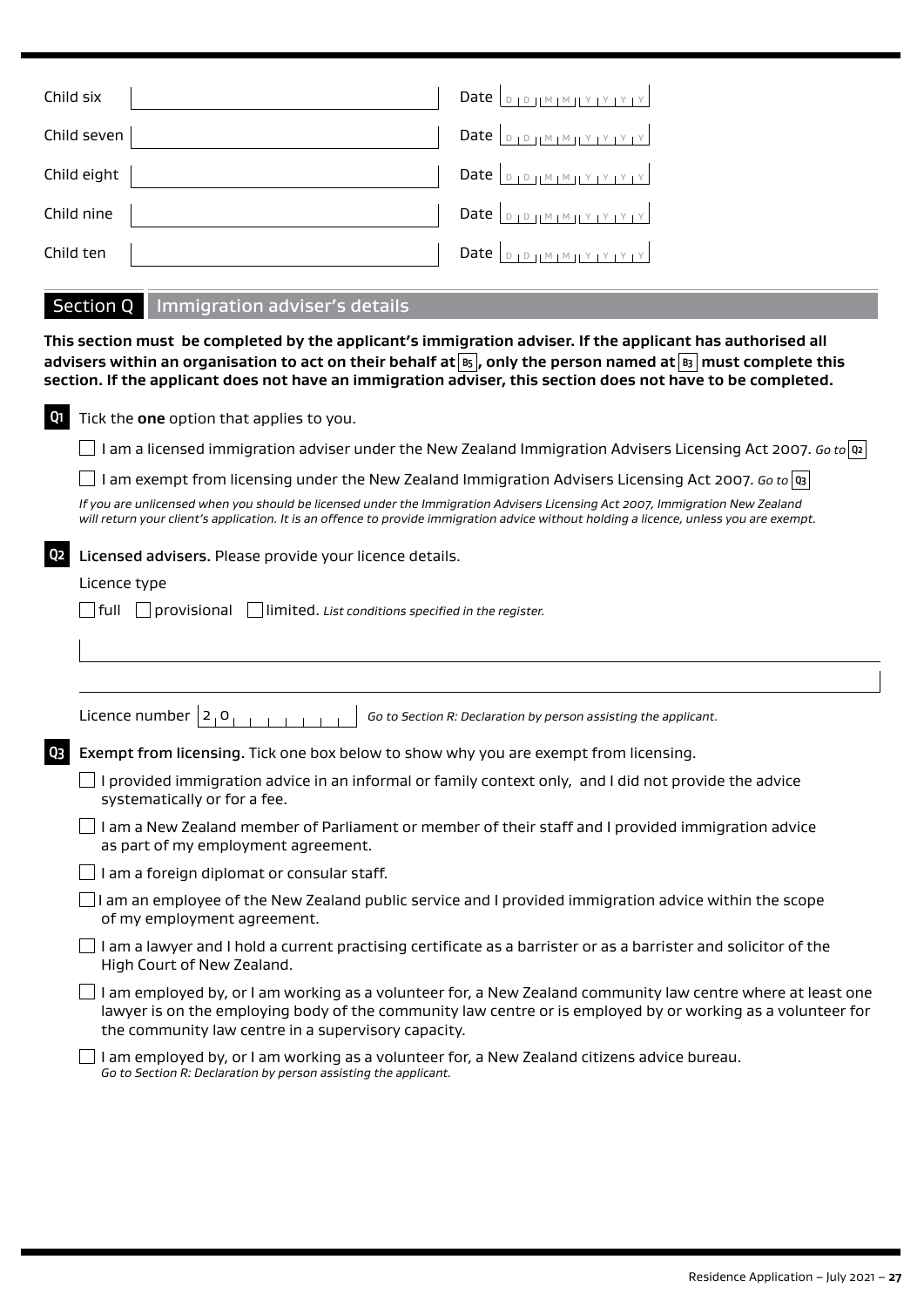### Section R Declaration by person assisting the applicant

**This section must be completed and signed by the applicant's immigration adviser, or by any person who has assisted the applicant by providing immigration advice, explaining, translating, or filling in the form for the applicant. If the applicant does not have an immigration adviser, and no one helped the applicant to fill in this form, this section does not have to be completed.**

*If you are unlicensed when you should be licensed under the Immigration Advisers Licensing Act 2007, Immigration New Zealand will return your client's application. It is an offence to provide immigration advice without holding a licence.*

| For more information, go to the Immigration Advisers Authority website www.iaa.govt.nz, or email info@iaa.govt.nz or write to them |  |
|------------------------------------------------------------------------------------------------------------------------------------|--|
| at PO Box 6222, Wellesley Street, Auckland 1141, New Zealand.                                                                      |  |

|                  | Name and address of person assisting applicant $\Box$ Same as name and address given at $\Box$ , or $\Box$ as below. |  |
|------------------|----------------------------------------------------------------------------------------------------------------------|--|
| Family/last name | Given/first name(s)                                                                                                  |  |

Organisation name (if applicable) and address

|                     | New Zealand Business Number (if applicable) |                     | For help search: www.nzbn.govt.nz |
|---------------------|---------------------------------------------|---------------------|-----------------------------------|
| Telephone (daytime) |                                             | Telephone (evening) |                                   |
| Fax                 | Email                                       |                     |                                   |

I understand that after the applicant has signed this form it is an offence for me to change or add further information, or change or add any documents attached to the form, without making a statement identifying what information or material has been changed, added or attached and by whom. If I make these changes or additions, I must state on the form what they were, who made them and the reason they were made.

I understand that the maximum penalty for this offence is a fine of up to NZ\$100,000 and/or a term of imprisonment of up to seven years.

I certify that the applicant asked me to help them complete this form and any additional forms. I certify that the applicant agreed that the information provided was correct before signing the declaration.

|  | I have assisted the applicant as an interpreter/translator |
|--|------------------------------------------------------------|
|--|------------------------------------------------------------|

 $\Box$  I have assisted the applicant with recording information on the form

 $\Box$ I have assisted the applicant in another way. *Specify*

 $\Box$  I have provided immigration advice (as defined in the Immigration Advisers Licensing Act 2007) and my details in Section Q: Immigration adviser's details, are correct.

| Signature of person assisting |  |  |  |
|-------------------------------|--|--|--|
|-------------------------------|--|--|--|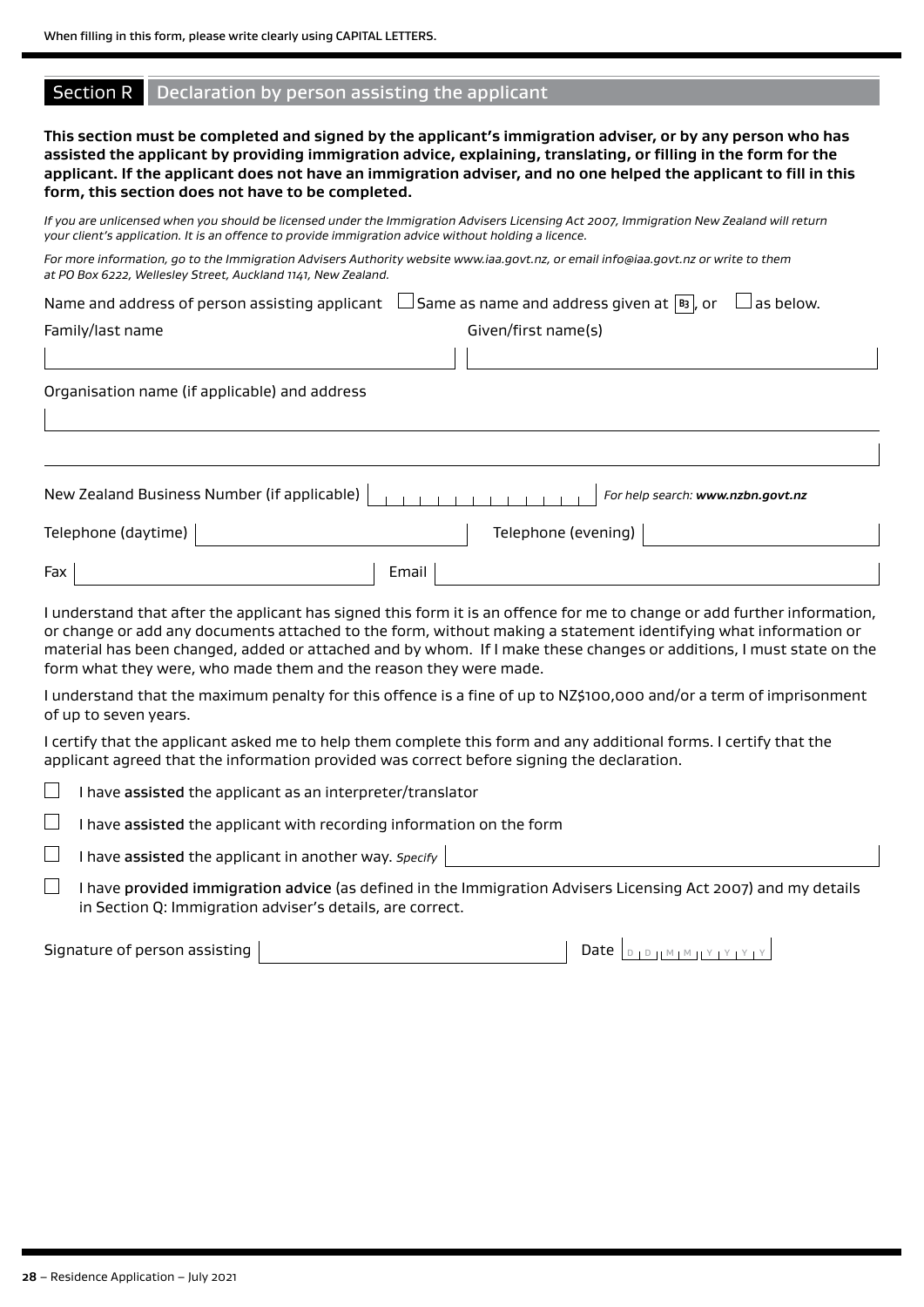# About the information you provide

Immigration New Zealand collects the information about you on this form to decide whether you are eligible for a resident visa. We may also use the information to contact you for research purposes or to advise you on immigration matters.

Collecting the information is authorised by the Immigration Act 2009 and the Immigration Regulations made under that Act. You do not have to provide the information, but if you do not we are likely to decline your application.

It is an offence to employ a person who is not entitled to work in New Zealand. One way for employers to avoid committing this offence is to check a person's entitlement to work with Immigration New Zealand's online VisaView system. VisaView is authorised by legislation.

If you believe that an employer has been given the wrong entitlement information via VisaView you may contact the Immigration Contact Centre (0508 558 855) to request correction of that information.

#### **Deciding whether you are eligible to board a flight to New Zealand**

The information we collect may also be used to determine whether you are allowed to board a flight to New Zealand.

We will not share your personal information with airline check-in agents; however, we will send a boarding message to the airline check-in agent based on the information you have provided in this form.

Immigration New Zealand may also share the information you have provided with other government agencies that are entitled to it by law, or with other agencies (as you have agreed in the declaration).

You are able to ask for the information we hold about you and have any of it corrected if you think it is necessary. The address of Immigration New Zealand is PO Box 1473, Wellington 6140, New Zealand. This is not where your application should be sent.

#### **Other documents we may need or you may wish to send**

We may ask for additional documents or information so that we can consider it with this application.

You may wish to send other documents or information so that we can consider it with this application. Send photocopies only (not original documents), as these documents will not be returned to you. If we need to see an original document, we will ask you to produce it later.

# Application checklist

| Office<br>Use<br>only | Information and documents you must supply                                                                                                     | Check<br>list |
|-----------------------|-----------------------------------------------------------------------------------------------------------------------------------------------|---------------|
|                       | I have completed the application form.                                                                                                        |               |
|                       | Each person included in the application has signed the form.                                                                                  |               |
|                       | I have provided the application fee and immigration levy.                                                                                     |               |
|                       | I have attached passports or travel documents (the original<br>documents or certified copies) for each person included in<br>the application. |               |
|                       | I have attached full birth certificates for every person included<br>in the application.                                                      |               |
|                       | I have attached medical certificates and chest X-ray certificates<br>for all applicants if required.                                          |               |
|                       | I have attached police certificate(s) (less than six months old)<br>for every person included in this application.                            |               |
|                       | I have attached two recent passport-size photographs of each<br>person included in the application.                                           |               |
|                       | I have attached the required evidence as outlined in sections I<br>to O, and in the Residence Guide (INZ 1002).                               |               |

# Returning your documents

Please return documents to me by secure post at the address given at:

| ×<br>J |
|--------|
|        |

 $\Box$  B<sub>3</sub>

# For more information

If you have questions about completing the form:

- see our website www.immigration.govt.nz/contactus
- telephone our call centre on 0508 558 855 (within New Zealand).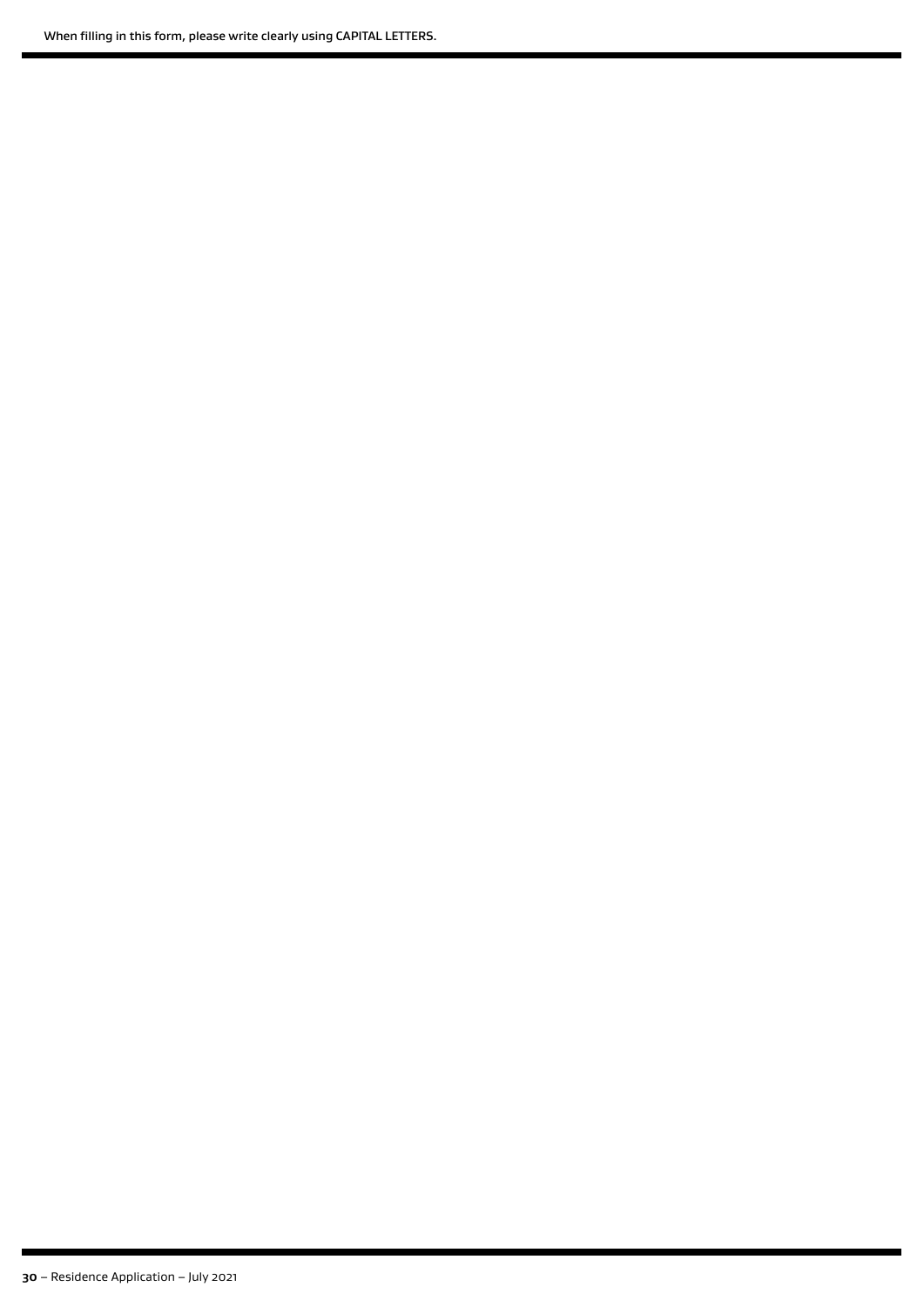Section S Paying your application fee and immigration levy

To find out how much to pay, payment methods, where to send your application, and how long a decision may take, see **www.immigration.govt.nz/fees**.

# Your application fee and immigration levy

Amount you are paying: Amount

Currency

*(e.g. NZD, USD, RMB)*

Application number *(office use only)*

# Credit/debit card details

*Name of cardholder*

Mastercard Visa

*Card number*

| $CVC/CVV$ number $\vert \vert$ |  |  |  |  |  |  |  |  |  |
|--------------------------------|--|--|--|--|--|--|--|--|--|

*Note: Your CVC/CVV number is the three-digit number found on the* 

*signature strip on the back of your credit/debit card.*

*Expiry date* **D D | M | M | Y | Y | Y | Y** 

Signature of cardholder

**Date** D | D || M | M || Y | Y | Y | Y